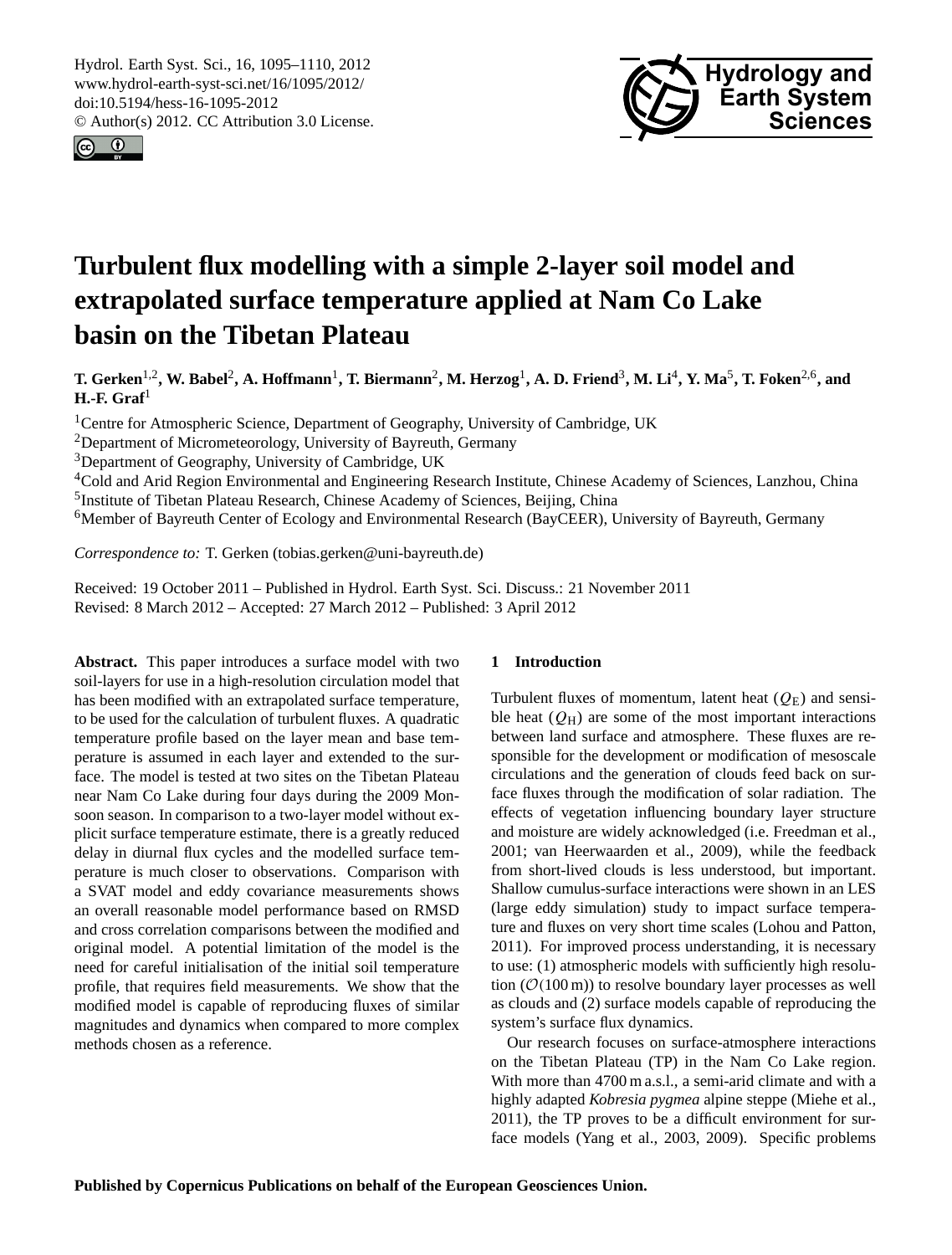include large temporal and spatial variability in soil moisture [\(Su et al., 2011\)](#page-14-5), large diurnal variations of surface temperature from surface freezing before sunrise to more than  $30\degree$ C at noon. [Ma et al. \(2009\)](#page-14-6) give an overview about the TP surface-atmosphere processes. On the TP, the fraction of diffuse solar radiation is very small, making cloud feedbacks especially important for the surface-atmosphere system. The model studies with a regional model of [Cui et al.](#page-13-1) [\(2007\)](#page-13-1) imply that some of the precipitation events on the TP are predominantly local and therefore not captured by coarser resolution models.

In this paper we present results of a rather simple flux algorithm based on a modified two-layer soil model that is part of a vegetation dynamics and biosphere model Hybrid [\(Friend et al., 1997;](#page-13-2) [Friend and Kiang, 2005;](#page-13-3) [Friend, 2010\)](#page-13-4). The original model produces a substantial delay in the diurnal turbulent flux cycle due to the low responsiveness of the model's upper soil layer to changes in atmospheric forcing and fails to capture important dynamics. We therefore introduce an extrapolated surface temperature and show that this new approach is capable of reproducing diurnal flux dynamics for two vegetation covered surfaces near Nam Co Lake. These sites are representative for the basin, but show very different dynamics. In our future studies, the same surface-model version will also be coupled to the spatially and temporally high resolution atmospheric model ATHAM (Active Tracer High-resolution Atmospheric Model, [Ober](#page-14-7)[huber et al., 1998;](#page-14-7) [Herzog et al., 1998\)](#page-14-8) including radiation, cloud microphysics and active tracer transport. As simulations of the high-resolution model will be run for approximately 24 h we tested the surface model in column mode forced with standard atmospheric measurements for the same period of time with initialisation at 00:00 h Beijing Standard Time (BST). We acknowledge that this approach is different from most surface model studies that are run for longer periods, but it is necessary for the planned study of the coupled surface-atmosphere system. Such a surface flux algorithm is generally suitable for high-resolution atmospheric modelling studies of different ecosystems as it does not have built in assumptions about horizontal scales. are preodominantly local and therefore not captured by coarser<br>
are solution models, in this paper we present results of a rather simple flux<br>
and algorithm based on a modified two-layer soil model that is<br>
and incording

It is our objective to test the suitability of a simple twolayer soil model with an improved surface or "skin" temperature estimated from the mean temperature of the uppermost layer that shall subsequently be used for driving an atmospheric circulation model for the Nam Co region on the TP. Therefore, fluxes derived from the surface flux algorithm with and without a specific formulation for "skin" temperature are compared to fluxes measured by eddy-covariance technique and to fluxes derived by a more complex Surface-Vegetation-Atmosphere Transfer (SVAT) Model, with five



<span id="page-1-0"></span>**Fig. 1.** Landcover map of study area: the black cross indicates the station identified as UBT, close to the small lake with denser surface cover [grass (+)], the red cross shows the station location ITP with sparse surface cover [grass (-)].

## **2 Site description and model forcing data**

From 27 June to 8 August by the University of Bayreuth (UBT) and the Institute of Tibetan Plateau Research, Chinese Academy of Sciences (ITP) conducted a joint field campaign at Nam Co Lake.

#### **2.1 Site description**

Nam Co Lake is located on the Tibetan Plateau at approximately 4730 m a.s.l., circa 150 km north of Lhasa. Data from two locations in the vicinity of the lake are used (Fig. [1\)](#page-1-0). Site 1, referred to and operated by UBT, is an eddy-covariance setup on the south shore of a small lake that itself is situated approximately 500 m south of Nam Co lake. UBT has a fairly constant soil moisture below circa 60 cm depth due to the influence of ground water. Additionally, the atmospheric measurements are influenced by a land-lake breeze that originates from Nam Co Lake. Site 2 (operated by and referred to as ITP) is at the Nam Co Station for Multisphere Observation and Research [\(Li et al., 2009;](#page-14-9) [Cong et al., 2009\)](#page-13-5), approximately 300 m south from both UBT and the direct influence of the small lake with a sandy soil and a very low field capacity (FC =  $5\%$ ) compared to overall pore volume (39%). The vegetation at both sites is grassland [\(Metzger et al., 2006\)](#page-14-10) with UBT having a small bare soil fraction (0.1) compared to 0.4 at ITP). Small FC and the generally low volumetric top soil water contents  $(\theta_v)$  at ITP, lead to large sensible energy fluxes compared to latent heat fluxes ( $Q_H \gg Q_E$ ). After rain events however,  $\theta_{v}$  may exceed FC by a factor of up to 3 leading to a similar flux regime at the two stations with  $Q_{\rm E} > Q_{\rm H}$ . Due to the generally drier conditions, reducing soil total heat capacity and the smaller influence of the lake on the temperature cycle at ITP surface temperature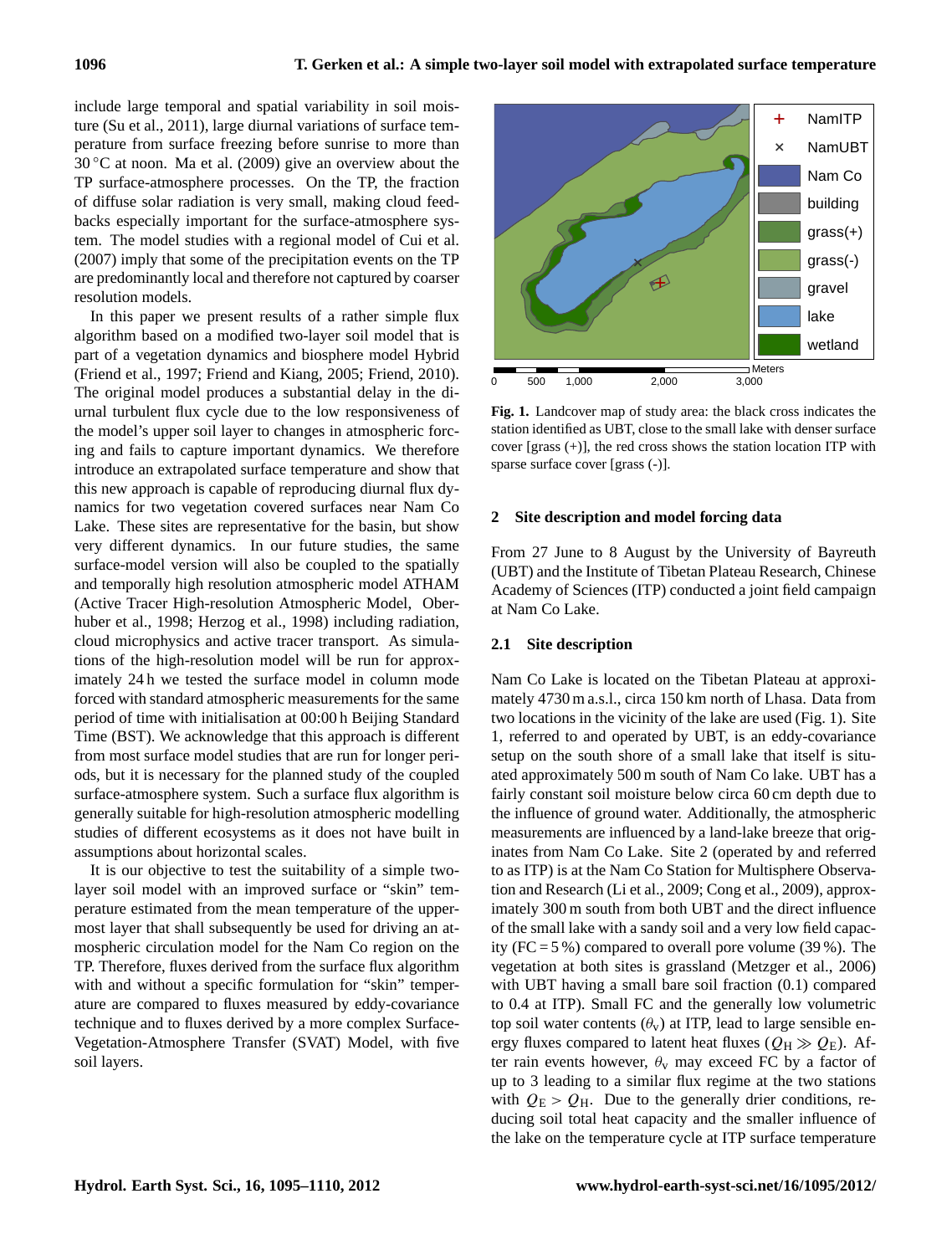

<span id="page-2-0"></span>**Fig. 2.** Forcing data measured at UBT used for model runs: **(a)** downward shortwave radiation (SW [Wm−<sup>2</sup> ]); b) downward longwave radiation (LW [Wm<sup>-2</sup>]); **(c)** air temperature (T [°C]); **(d)** water vapour mixing ratio (q [gkg<sup>-1</sup>]); **(e)** wind speed (U [ms<sup>-1</sup>]); **(f)** surface pressure (P [hPa]) and precipitation  $\text{[mm(0.5h)}^{-1}$ ]) Height c–e is 3 m.

frequently drops below  $0^{\circ}$ C in the early morning hours. At UBT there were soil temperature sensors installed at 2.5, 5, 10, 20, 30 and 50 cm depths. At ITP no soil temperatures were available at depths above 20 cm, with data measured at 20, 40, 80 and 160 cm below ground. Comprehensive information of ITP and UBT surface and soil properties, measurement setup and data availability is found in [\(Biermann et al.,](#page-13-6) [2009\)](#page-13-6) and an overview over the parameters used in the model is presented in Table [1.](#page-3-0)

# **2.2 Model forcing data**

The data used in the modelling study was selected according to the data quality of turbulence data [\(Foken et al., 2004\)](#page-13-7) and the wind direction. Finally, we selected four days with high data quality over the whole day encompassing different weather situation. The 24-h model runs are initialised with the soil temperature profile and soil moisture at 00:00 BST (∼22:00 in local solar time). 10 July was a complex day with rain in the morning and sunshine in the afternoon. 27 July was a cloudy day without rain. 5 August was a radiation day after a period of rain leading to moist conditions and large  $Q<sub>E</sub>$  at ITP. 6 August was similar to the previous day, but with some of the water drained from the soil at ITP and developing clouds in the afternoon. During 10 July and 5 August, the station close to the lake (UBT) came under the influence of a lake breeze during which the forcing data (except for radiation measurements) correspond rather to the nearby lake than the land surface. Due to the overcast sky on 27 July the lake breeze and thus the influence of the lake surface was severely weakened as described in [Zhou et al. \(2011\)](#page-15-0), so that there was only limited influence of the lake surface onto the atmospheric measurements.

The model is forced with measured atmospheric data from UBT (Fig. [2\)](#page-2-0) and ITP (Fig. [3\)](#page-3-1) providing air temperature, water vapour mixing ratio, wind speed, air pressure, precipitation and downwelling long and shortwave radiation. In general 30-min mean values were linearly interpolated to the surface model time step that was the same as a typical time step of an atmospheric model ( $\Delta t = 2.5$  s). The only selected day with precipitation during day-time was 10 July 2009. However, there was also rain recorded at UBT from about 22:00 BST on 6 August 2009, while no precipitation data was available at ITP. Half hourly precipitation was scaled down to the model time step assuming a constant precipitation rate per 30-min interval. There was little difference between the data measured at ITP and UBT, as expected due to the proximity of the sites. However there was an offset of approx. 5 hPa between the recorded pressures, that was not corrected for as this is likely within the uncertainty of the sensors and the model should not be too sensitive to such a pressure difference. Unlike UBT where rain 30-min precipitation was available, there were only daily sums recorded for ITP, which had to be downscaled to 30-min values by scaling them linearly with UBT observations.

#### **3 Modelling approach**

The surface model Hybrid [\(Friend et al., 1997;](#page-13-2) [Friend and](#page-13-3) [Kiang, 2005\)](#page-13-3) is currently coupled to the high-resolution Active Tracer High-resolution Atmospheric Model (ATHAM) by [Oberhuber et al.](#page-14-7) [\(1998\)](#page-14-7) and [Herzog et al. \(1998\)](#page-14-8) for the investigation of feedbacks between atmospheric processes and surface fluxes.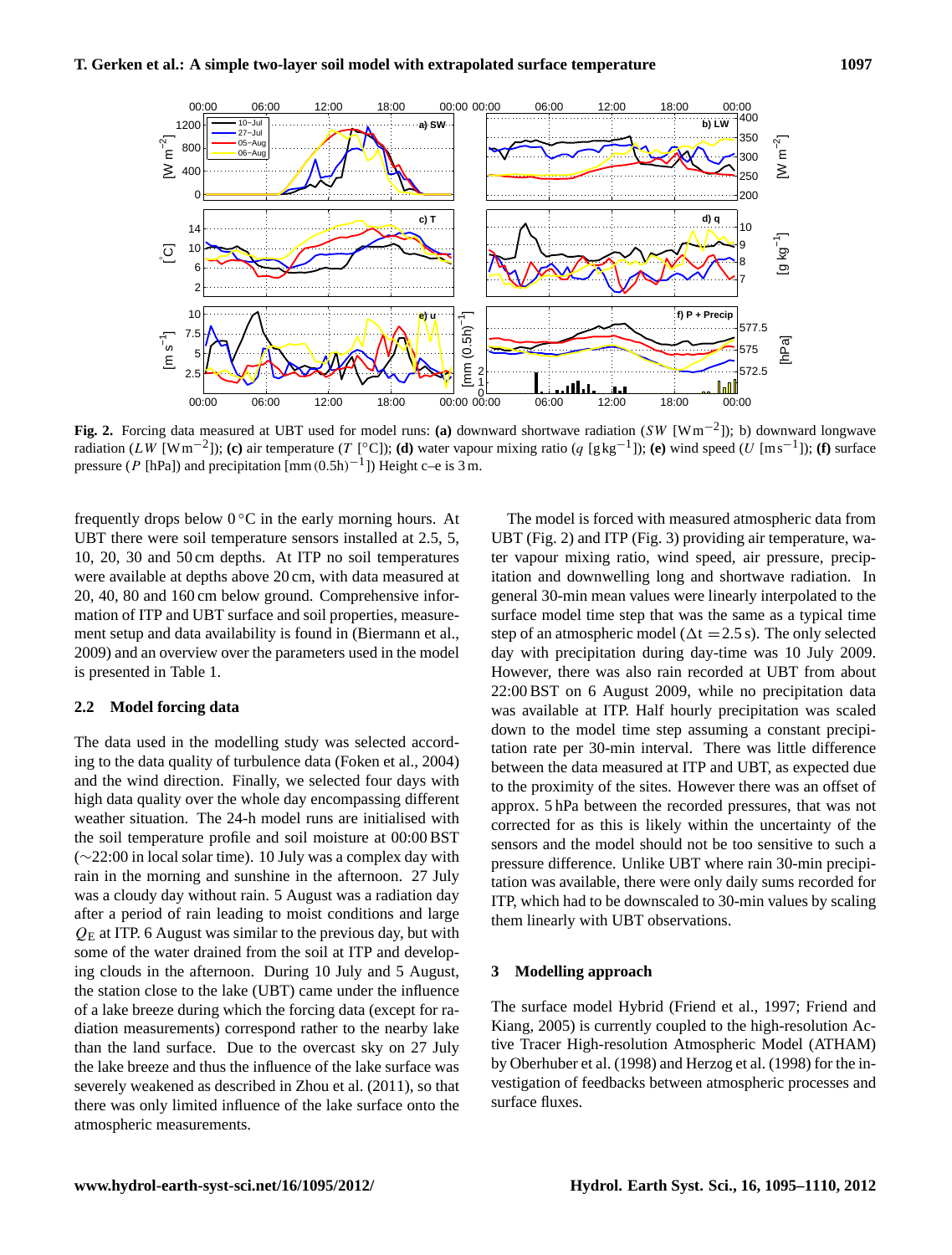| Parameter                                                                 | <b>UBT</b>           | <b>ITP</b>           |
|---------------------------------------------------------------------------|----------------------|----------------------|
|                                                                           | $30^{\circ}46.50'$ N | $30^{\circ}46.44'$ N |
| Coordinates                                                               | $90^{\circ}57.61'$ E | $90^{\circ}57.72'$ E |
| Soil                                                                      | sandy-loamy          | sandy                |
| Porosity                                                                  | 0.63                 | 0.393                |
| Field capacity $\left[\text{m}^3 \text{ m}^{-3}\right]$                   | 0.184                | 0.05                 |
| Wilting point $\lceil m^3 m^{-3} \rceil$                                  | 0.115                | 0.02                 |
| Heat capacity of dry soil $(c_{p_d})$ [Jm <sup>-3</sup> K <sup>-1</sup> ] | $2.5 \times 10^{6}$  | $2.2 \times 10^{6}$  |
| Thermal conductivity $[W \overline{m}^{-1} K^{-1}]$                       | 0.53                 | 0.20                 |
| Surface albedo $(\alpha)$                                                 | 0.20                 | 0.20                 |
| Surface emissivity $(\epsilon)$                                           | 0.97                 | 0.97                 |
| Vegetated fraction                                                        | 0.9                  | 0.6                  |
| LAI $\lceil m^2 m^{-2} \rceil$ (estim. from: Hu et al., 2009)             | 0.9                  | 0.6                  |
| Vegetation height [m]                                                     | 0.07                 | 0.15                 |

<span id="page-3-0"></span>**Table 1.** Description of the two sites (UBT and ITP) near Nam Co lake and the parameters used the model setup [\(Biermann et al., 2009\)](#page-13-6).



<span id="page-3-1"></span>**Fig. 3.** Same as Fig. [2,](#page-2-0) but with forcing data measured at ITP. Precipitation at ITP was measured daily and for the purpose of this study distributed to 30 minute intervals according to the recorded rain fall at UBT.

Our high-resolution modelling approach aims at a spatial and temporal resolution in the order of 500 m and 2.5 s, respectively. As our focus is on diurnal surface-atmosphere interactions, the surface model must capture the magnitude of the fluxes and must be able to react quickly to changes in atmospheric forcing. Therefore, a surface model that is capable of reproducing realistic turbulent energy and water vapour fluxes at a sufficiently high temporal resolution and at reasonable computational costs is needed. We decided against a model with more than two soil-layers due to higher computational cost and instead modified the original Hybrid model to meet these requirements.

#### **3.1 The surface model**

The modified version of Hybrid which is a process based terrestrial ecosystem and surface model, incorporates a simple two-layer representation of the soil and uses the turbulent transfer parameterisations taken from the GISS model II [\(Hansen et al., 1983\)](#page-13-8). The transfer equations in Hybrid are described in [Friend and Kiang \(2005\)](#page-13-3). Bare soil parameterisation follows the approach of SSiB [\(Xue et al., 1996\)](#page-14-12) that is based on [Camillo and Gurney \(1986\)](#page-13-9) and [Sellers et al.](#page-14-13) [\(1986\)](#page-14-13). Turbulent fluxes are calculated using a bulk approach for the sensible heat flux:

$$
Q_{\rm H} = c_{\rm p} \, \rho \, C_{\rm H} \, u(z) \, (T_0 - T(z)) \tag{1}
$$

with air specific heat capacity  $(c_p [Jkg^{-1} K^{-1}])$ , the Stanton number  $(C_H)$  which is calculated as a function of roughness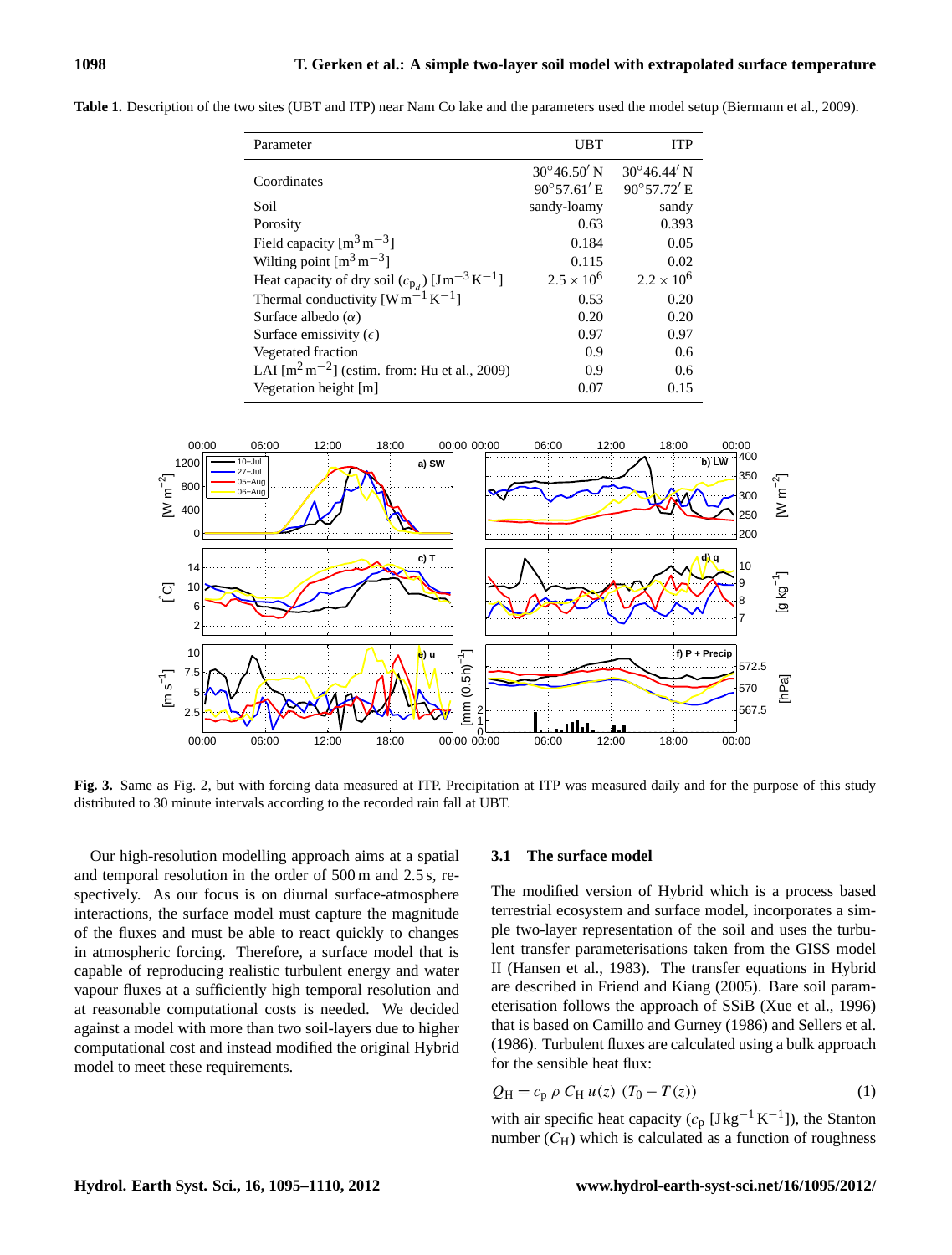length ( $z_0$ ) and Bulk Richardson Number, air density ( $\rho$ [kgm<sup>-3</sup>]), measured wind speed  $(u(z)$  [ms<sup>-1</sup>]), air temperature  $(T(z))$  at measurement height  $(z [m])$  and surface temperature  $(T_0)$ . All temperatures used are in K. The latent heat flux is derived in a more complex manner from bulk soil evaporation (EV) and a canopy resistance approach estimating plant transpiration (TR), with  $Q_E = EV + TR$ :  $EV = \left(\rho \frac{f_h q_s - q_a}{r} \right)$  $r_{\rm s} + r_{\rm a}$  $\chi \exp(-0.7$ LAI) (2)  $TR = \frac{\rho \Delta q_a}{\rho}$  $r_c + r_a$  $,$  (3) with the relative humidity of soil air  $(f_h)$ , saturation water

mixing ratio at surface temperature  $(q_s)$ , atmospheric water vapour mixing ratio  $(q_a)$ , soil and aerodynamic resistance  $(r_s)$ ,  $r_a$ ), leaf area index (LAI) and canopy resistance  $(r_c)$  calculated by the vegetation model component. Transfer coefficients are modified from [Deardorff \(1968\)](#page-13-10). Plant physiology and stomatal conductance are included via generalised plant types (GPT). As an ecosystem model Hybrid is designed to work on hourly to climate scales [\(Friend, 2010\)](#page-13-4) and and should therefore be capable of reproducing diurnal flux cycles as well as ecosystem changes on climate scales. It was originally developed as a biosphere-surface component for the GISS GCM. A "thin" upper layer of 10 cm thickness follows the daily cycle of surface temperatures, whereas a lower layer with 4 m thickness acts as the memory for the annual cycle in both model versions. However, an upper layer of such thickness imposes a substantial dampening on the diurnal temperature cycle and will effectively act as a lowpass filter for events of short durations such as cloud shading that, especially under the conditions found at the TP, has a substantial immediate impact on surface temperatures and on fluxes as well. This can be seen in Fig. 12 of [Hansen et al.](#page-13-8) [\(1983\)](#page-13-8), where a time delay of approximately 2 h is visible for surface temperature in the diurnal cycle. A similar behaviour of the original Hybrid is discussed in Sect. [5.4.](#page-12-0) Shortcomings with the representation of diurnal cycles may also impact on longer term studies as the model drifts away from a realistic state. As we plan to apply the coupled model for high-resolution simulations with a time step in the order of seconds, we focus in this work on the accuracy of the diurnal flux cycles that can be achieved with such a model.

#### **3.2 The modified soil model in Hybrid**

In order to improve the delay in diurnal flux evolution and the weak responsiveness of sudden short-term changes in atmospheric forcing, new simulation approaches for surface temperature and heat diffusion were introduced in Hybrid.

# **3.2.1 Diagnostic surface temperature**

An extrapolated surface temperature  $(T_0)$  is being introduced that is then subsequently used for the calculation of atmo<span id="page-4-0"></span>**Fig. 4.** Conceptional drawing of the assumed quadratic subgrid soil temperature profile and the associated parameters. In order to derive  $\overline{T}_1$  and  $\overline{T}_2$  geometrically the areas  $A_1$  and  $A_2$  must be equal.

spheric stability through the Bulk Richardson number as well as for  $Q_H$  and  $Q_E$ . This approach is somewhat similar to the "force-restore method" [\(Blackadar, 1979\)](#page-13-11) that also aims at providing a realistic surface temperature imitating the behaviour of real soils. However, while "force-restore" uses an oscillating heat source as forcing term and a heat flux into the ground as restoring term [\(Yee, 1988\)](#page-15-1), our method is not dependent on a periodic heating function and uses the concept of layer heat storage.  $T_0$  is derived from a set of assumptions that were already included in Hybrid going back to [Hansen](#page-13-8) [et al.](#page-13-8) [\(1983\)](#page-13-8). For both layers denoted with the subscripts 1 and 2 from the model top, we assume a quadratic temperature profile  $(T(z))$  (Fig. [4\)](#page-4-0):

<span id="page-4-1"></span>
$$
T_{1,2}(z_{\text{rel}}) = a_{1,2} (z_{\text{rel}} - d_{1,2})^2 + T_{\text{base}_{1,2}}
$$
 (4)

with a constant  $(a [Km^{-2}])$ , the depth below the top of the layer ( $z_{rel}$  [m]), the layer thickness (d [m]) and the temperature at the lower boundary of the respective layer  $(T_{base})$ . There is assumed to be no transfer of heat through the lower model boundary i.e.  $T_{base_2}$  is constant and equal to the annual mean temperature of 0 ◦C [\(You et al., 2006,](#page-15-2) recited from [Keil et al., 2010\)](#page-14-14). We are aware of this being a simplification.

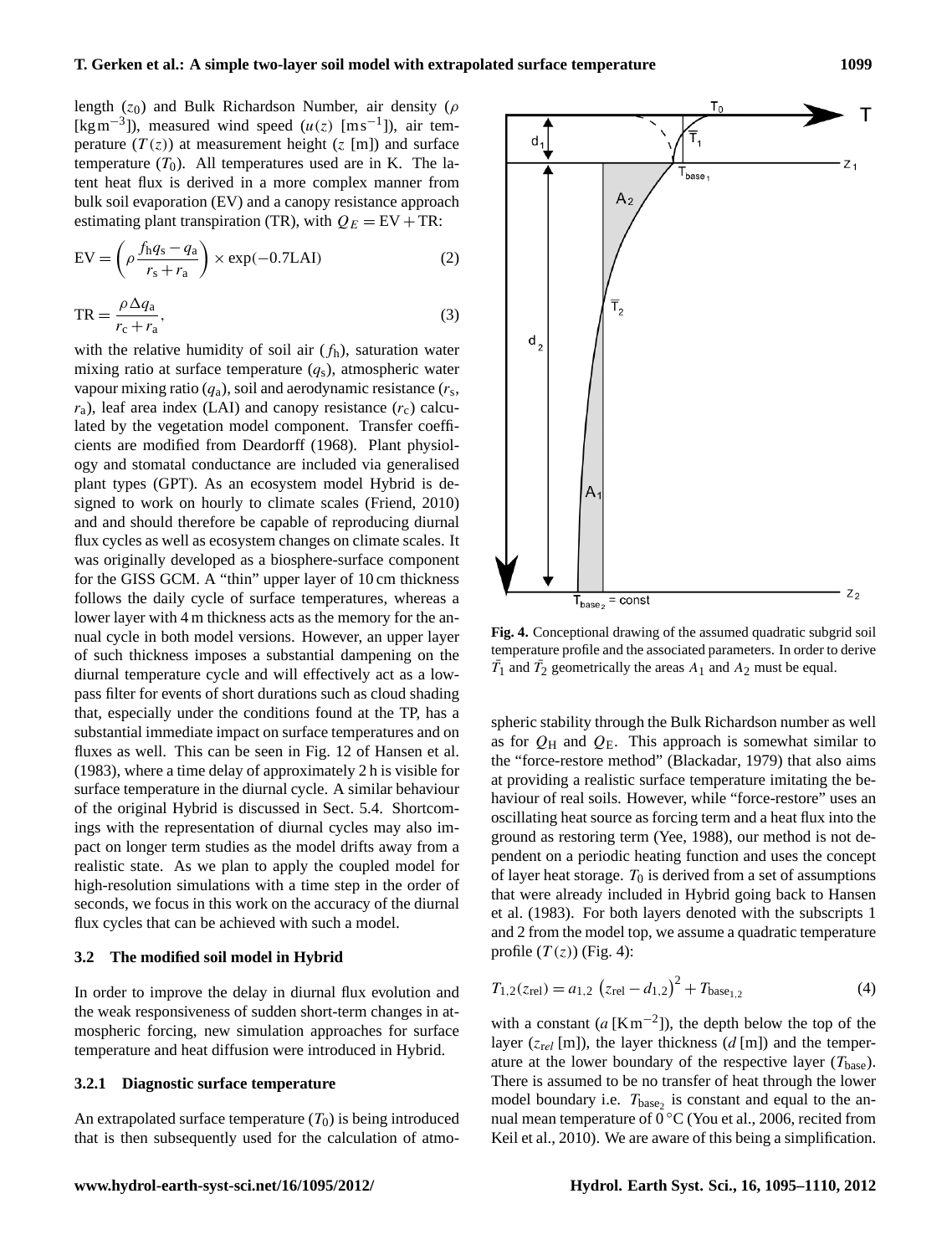However, the annual temperature cycle at 4 m is expected to be small and the rate of change as well as the diurnal temperature cycle is too small to have an impact on the day scale. For future research the seasonal mean temperature could be used in order to remove this potential source of error. The relationship between layer heat content E [J] and temperature profile is given by:

<span id="page-5-0"></span>
$$
E = c_{\mathbf{p}_s} \int_{z_{\mathbf{L}}}^{z_{\mathbf{U}}} T(z) \, \mathrm{d}z \tag{5}
$$

where  $z_L$  and  $z_U$  are the lower and upper boundaries of the layer and  $c_{p_s}$  [Jm<sup>-3</sup>K<sup>-1</sup>] is the total soil heat capacity. Hence, with a known heat content for each layer it is possible to solve for

<span id="page-5-5"></span>
$$
a_2 = \frac{\frac{E_2}{c_{\text{ps},2}} - d_2 T_{\text{base}_2}}{\frac{d_2^3}{3}},\tag{6}
$$

by integrating Eq. [\(5\)](#page-5-0) with Eq. [\(4\)](#page-4-1) from  $z_L = 0$  to  $z_U = d_2$ and solving for  $a_2$ . The base temperature of the first layer is related to  $T_{\text{base}_2}$  through

<span id="page-5-1"></span>
$$
T_{\text{base}_1} = T_{\text{base}_2} + a_2 d_2^2. \tag{7}
$$

In a similar fashion  $a_1$  and  $T_0$  can be approximated:

$$
a_1 = \frac{\frac{E_1}{c_{p_s,1}} - d_1 T_{\text{base}_1}}{\frac{-z_1^3}{3}}
$$
 (8)

and

<span id="page-5-2"></span>
$$
T_0 = T_{\text{base}_1} + a_1 d_1^2. \tag{9}
$$

As  $T_{base_1}$  is a parameter of both Eqs. [\(7\)](#page-5-1) and [\(9\)](#page-5-2) and  $a_{1,2}$ are of crucial importance to the initialisation of  $E_{1,2}$ , special care has to be taken, when assigning initial conditions (see discussion in Sect. [3.3\)](#page-5-3).

## **3.2.2 Heat diffusion estimation**

The soil heat flux is derived from the residual of the surface energy balance. In the original heat diffusion algorithm of Hybrid [\(Hansen et al., 1983\)](#page-13-8), the heat flux from the first to the second soil layer  $F(z)$  is dependent on the difference between mean surface layer temperatures  $(T)$ , the soil heat flux calculated as residual of turbulent and radiation fluxes  $(F(0))$ , layer thickness and thermal resistances r,

<span id="page-5-4"></span>
$$
F(z) = \frac{3\bar{T}_1 - 3\bar{T}_2 - 0.5F(0)r_1}{r_1 + r_2} \times \Delta t,
$$
\n(10)

where  $\Delta t$  is model time-step. This leads to unrealistic modelled heat fluxes  $F(z)$  as  $F(z)$  is largely dominated by  $F(0)$ , which is positive during nighttime and negative during daytime, thus leading to a net transfer of heat from a cold to a warm layer. With the assumption of a subgrid temperature profile the heat flux between the two layers Eq. [\(10\)](#page-5-4) was modified with a heat diffusion approach and integration of

$$
\frac{\partial T}{\partial t} = D \frac{\partial^2 T}{\partial z^2} \approx D \Delta t \frac{T(z_1 + \Delta z) - 2T(z_1) + T(z_1 - \Delta z)}{2 \Delta z} \tag{11}
$$

with D being a soil moisture dependent diffusion constant for heat. We assume  $\frac{\partial z}{\partial x}$  to be approximated by the diffusion length  $L = 2\sqrt{\Delta t D} = \Delta z$  and the temperatures are taken from the assumed profile. As the model is run with the short time-step of the atmospheric model, such a formulation becomes valid. A rough calculation for L with  $D = 10^{-6} \,\mathrm{m}^2 \,\mathrm{s}^{-1}$ , which is close to the determined value, and  $\Delta t = 30$  min gives  $L = 0.08$  m, which is close to  $d_1$ , posing an upper limit on  $\Delta t$  for this method.

# <span id="page-5-3"></span>**3.3 Surface temperature profile initialisation**

Due to the quadratic nature of the soil layer temperature profiles and their potential kink at the layer interface (see Fig. [4\)](#page-4-0), the modified model depends on careful initialisation that fulfills two requirements: (1) a realistic estimate of surface temperature and (2) an appropriate estimate of ground heat storage  $(E)$  allowing the upper layer to react in a realistic way. In this study soil temperature measurements at several depths were used in order to accomplish both requirements. Surface temperature was estimated from upwelling longwave radiation according to the Stefan-Boltzmann law with a longwave emissivity of  $\epsilon = 0.97$ . We initialised  $E_2$  by setting  $T_{\text{base}_1}$  to the measured 10 cm temperature and then subsequently fitted the temperature curve for the first model layer by minimising the squared mean error with regard to measured soil temperatures. Due to the lacking 10 cm temperature at ITP, this temperature had to be estimated from the 20 cm measurement and  $T_0$  was approximated in order to estimate the initial  $E_1$ . It should be noted that the assumed quadratic temperature profile in the lower soil layer clearly underestimated the vertical temperature gradient in the soil as estimated UBT temperatures at 50 cm were always higher than measured temperatures. This difference is reduced from July to August as the summer warming reaches lower layers. This is a limitation due to fixed layer depths.

Table [2](#page-6-0) shows the initial temperatures for each day. From the span of layer temperatures  $\overline{T}_1$  and  $\overline{T}_2$ , the theoretical parameter space of  $T_0$  for a constant  $T_{base_2}$  (Fig. [5\)](#page-7-0) can be derived. While Fig. [5a](#page-7-0) and b show the individual dependence of temperature variables on each other as expressed in the respective Eqs. [\(7\)](#page-5-1) and [\(9\)](#page-5-2), Fig. [5c](#page-7-0) shows the combined effect of parameter variation. A random combination of the initial temperatures given in Table [2](#page-6-0) would yield  $T_0$  in the rage of  $-10$  to 30 °C. In contrast, the actual model layer temperatures, indicated by the crosses in Fig. [5c](#page-7-0), occupy a much smaller area and are, with the exception of one day, clustered closely. This highlights the importance of a careful initialisation of the soil temperature profile requiring knowledge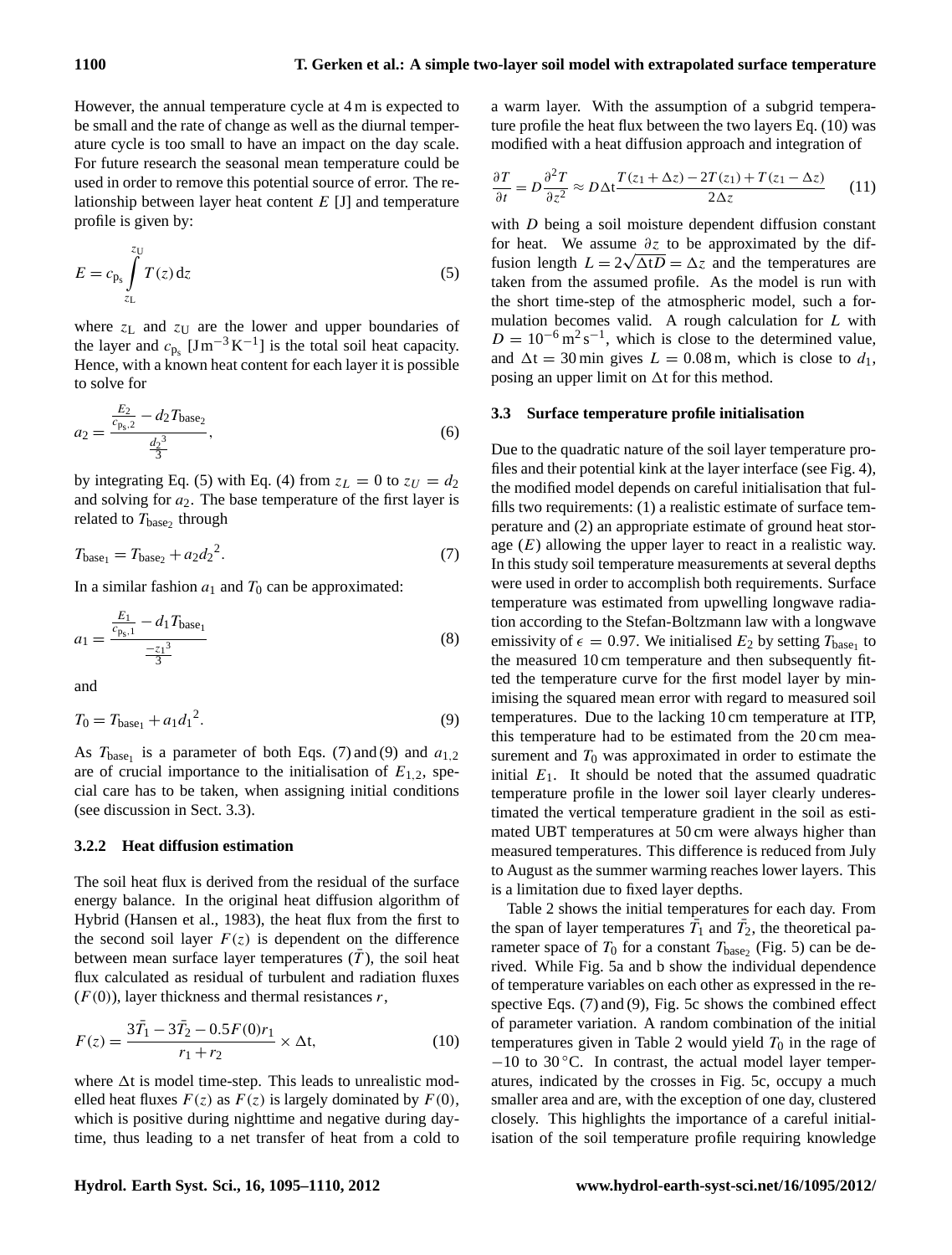<span id="page-6-0"></span>**Table 2.** Initial soil temperatures used in this study  $(\bar{T}_2$  and  $\bar{T}_1$  are estimated from the respective base and top temperatures of the layer according to a quadratic temperature profile), change of layer 1 mean temperature ( $\Delta \bar{T_1}$ ) over the modified Hybrid run, soil moisture content of layer 1 at beginning of the modified model run  $(\theta_{1_{\text{obs}}})$  and at the end of the simulation  $(\theta_{1_{\text{end}}})$ . The values in parenthesis are expressed as  $\theta_1$ /FC [-].

| <b>Site</b> | Date     | $T_2$<br>r°C1 | $T_{1, \text{base}}$<br>$\lceil{^{\circ}C}\rceil$ | $\bar{T_1}$<br>$\lceil{^{\circ}C}\rceil$ | $T_0$<br>$\lceil^{\circ}$ Cl | $\Delta T_1$<br>$\lceil^{\circ}$ Cl | $\theta_{1_{\rm obs}}$<br>$\lceil\% \rceil$ | $\theta_{1_{\rm end}}$<br>$\lceil\% \rceil$ |
|-------------|----------|---------------|---------------------------------------------------|------------------------------------------|------------------------------|-------------------------------------|---------------------------------------------|---------------------------------------------|
| <b>UBT</b>  | 10 July  | 3.9           | 11.8                                              | 10.9                                     | 9.3                          | $-1.6$                              | 26.9(1.47)                                  | 41.1(2.24)                                  |
|             | 27 July  | 4.5           | 13.4                                              | 12.5                                     | 10.6                         | $-1.6$                              | 20.8(1.14)                                  | 17.0(0.92)                                  |
|             | 5 August | 4.8           | 14.4                                              | 13.4                                     | 11.2                         | $-3.0$                              | 26.9(1.47)                                  | 19.1 (1.04)                                 |
|             | 6 August | 4.75          | 14.3                                              | 12.8                                     | 9.8                          | $-1.4$                              | 25.4(1.39)                                  | 34.0(1.85)                                  |
| <b>ITP</b>  | 10 July  | 5.4           | 16.2                                              | 13.2                                     | 7.2                          | $-1.2$                              | 6.0(1.1)                                    | 25.1(5.02)                                  |
|             | 27 July  | 7.2           | 21.6                                              | 17.8                                     | 10.2                         | $-1.7$                              | 3.0(0.6)                                    | 1.6(0.32)                                   |
|             | 5 August | 5.7           | 17.1                                              | 11.1                                     | $-0.8$                       | 0.2                                 | 11.0(2.2)                                   | 4.3(0.86)                                   |
|             | 6 August | 5.6           | 16.8                                              | 11.6                                     | 1.1                          | 1.9                                 | 9.0(1.8)                                    | 3.7(0.73)                                   |

about subsurface temperatures that are difficult to estimate without field measurements.

## **4 Flux comparison**

Surface fluxes derived with any method contain inaccuracies such as measurement errors or theoretical limitations. Therefore we are not comparing our modelling results to the absolute truth, but to two flux references.

#### <span id="page-6-1"></span>**4.1 EC and SEWAB reference fluxes**

Fluxes estimated by both versions of Hybrid are compared with observed fluxes derived by eddy covariance (EC) method and fluxes modelled by the SVAT model SEWAB (Surface Energy and Water Balance model – [Mengelkamp](#page-14-15) [et al., 1999\)](#page-14-15), which has been configured for the two sites for gap-filling and up-scaling of flux measurements. Both flux references yield fluxes averaged over 30-min intervals. Unlike many SVAT models that derive the soil heat flux from the flux residual, SEWAB is solving the surface energy balance equation ( $Q_{\rm E}+Q_{\rm H}+Q_{\rm Rad}+Q_{\rm Soil}=0$ ) iteratively for  $T_0$ by Brent's method [\(Mengelkamp et al., 1999\)](#page-14-15), hence closing the energy balance locally [\(Kracher et al., 2009\)](#page-14-16). In contrast, the surface energy balance closure derived by EC is only in the order of 0.7 at Nam Co Lake [\(Zhou et al., 2011\)](#page-15-0). Consequently, 30 % of the net radiation is not captured by surface flux measurements. However, energy balance closure must not be used as a quality measure for flux measurements [\(Aubinet et al., 1999\)](#page-13-12) as surface heterogeneity leads to organised low frequency structures and mesoscale circulations [\(Panin et al., 1998;](#page-14-17) [Kanda et al., 2004\)](#page-14-18) that are mainly responsible for the lack of closure [\(Foken, 2008\)](#page-13-13). The energy balance problem for eddy-covariance measurements is summarized in [Foken et al. \(2011\)](#page-13-14). Additionally, in sea (lake) breeze systems a significant portion of the energy fluxes is transported horizontally [\(Kuwagata et al., 1994\)](#page-14-19). Therefore, SEWAB (and Hybrid) fluxes are comparatively larger than the measured ones. When the energy balance is closed artificially by redistributing the residual to fluxes according to the Bowen ratio [\(Twine et al., 2000\)](#page-14-20), the resulting fluxes are in much better agreement with SEWAB (not shown). Therefore energy balance corrected fluxes are used whenever possible ( $Q_{\text{E}_{\text{ECEBC}}}$  and  $Q_{\text{H}_{\text{ECEBC}}}$ ). Artificial energy balance closure is only possible, when the Bowen ratio can be determined from flux measurements and when data about the available energy is measured. EC data were collected at 3 m height and calculated using the TK3 package [\(Mauder et al., 2008;](#page-14-21) [Mauder](#page-14-22) [and Foken, 2011\)](#page-14-22). Quality checks were performed according to [Foken et al. \(2004\)](#page-13-7). A detailed description of the instrumentation can be found in [Biermann et al.](#page-13-6) [\(2009\)](#page-13-6). The rain event of 10 July leads to the exclusion of fluxes due to quality concerns. Both Hybrid and SEWAB produce fluxes during rain, but their quality is unknown as they cannot be compared to measurements.

Measuring in close proximity to the lake also means that depending on wind direction the fluxes measured at UBT are originating from land, water or a mixture of both as the footprint of the EC system and thus also of the forcing data is located upwind of the site. This leads to problems in the energy balance closure and the integration of fluxes. The development of a lake breeze system at Nam Co means that during most days there are no flux measurements available from the late morning or early afternoon until the lake breeze ceases. The days of 27 July and 6 August are the only days during which the field campaign provides data that do not have a full lake breeze influence at UBT. Therefore it is beneficial to compare not only to measured fluxes, but also to SEWAB  $(Q_{E_{SEWAB}}$  and  $Q_{H_{SEWAB}}$ ).

For completeness, fluxes over the lake calculated by the TOGA-COARE algorithm [\(Fairall et al., 1996a](#page-13-15)[,b\)](#page-13-16) that is also part of the coupled surface-atmosphere model are given during lake breeze events.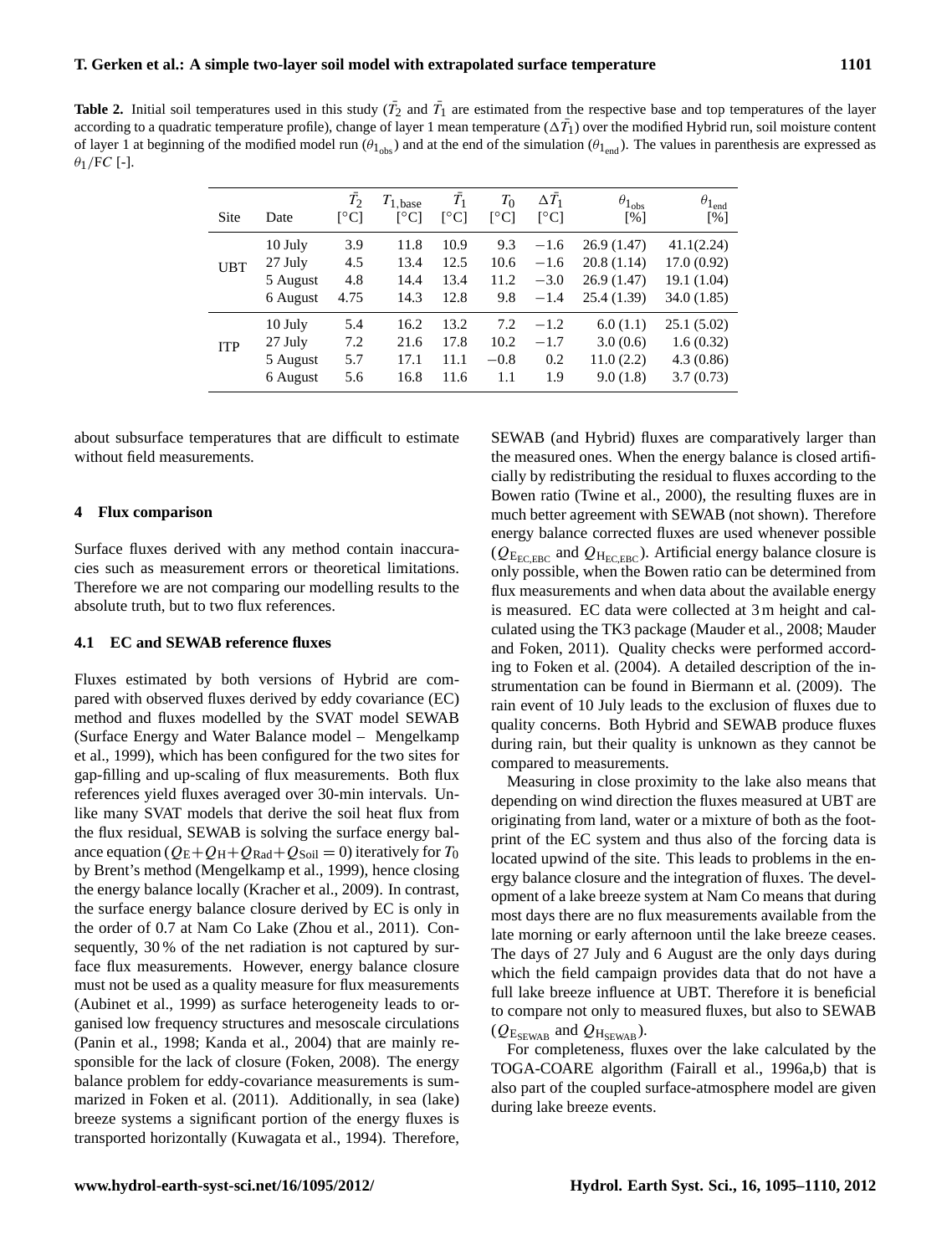

<span id="page-7-0"></span>**Fig. 5.** Dependency of soil temperature parameters: **(a)** relationship between mean temperature of layer  $2(\bar{T}_2)$  and bottom temperature of layer 1  $[T_{base_1}, Eq. (7)] - a_2$  $[T_{base_1}, Eq. (7)] - a_2$  $[T_{base_1}, Eq. (7)] - a_2$  is calculated according to Eq. [\(6\)](#page-5-5); **(b)** surface temperature  $(T_0)$  contour plot as function of  $T_{\text{base}_1}$  and layer 1 mean temperature  $(T_1)$  and **(c)** contours of  $(T_0)$  as function of  $\bar{T}_2$  and  $\bar{T}_1$ . The black rectangle at the intersection of the layer temperature ranges (yellow) indicates the theoretical parameter space given by the temperature values used in this study and the black crosses mark the actual configurations.

# **4.2 Statistical evaluation measures**

Model quality was assessed by Root Mean Square Deviation (RMSD)

RMSD = 
$$
\sqrt{\frac{1}{N} \sum_{i=1}^{N} (P_{p} - P_{r})_{i}^{2}}
$$
 (12)

and Cross Correlation according to the coefficient of determination  $(R^2)$ :

$$
R^{2}(j) = \left(\frac{\text{cov}\left(P_{\text{p}}(1+j:N), P_{\text{r}}(1:N-j)\right)}{\sigma_{P_{\text{p}}(1+j:N)}\sigma_{P_{\text{r}}(1:N-j)}}\right)^{2} \tag{13}
$$

with  $R^2(j)$  being the coefficients of determination for the predicted  $(P_p)$  and reference  $(P_r)$  flux time series shifted by  $j$  elements, the total number of elements in each time series  $(N)$  and  $\sigma$  as their respective standard deviations. Both SEWAB and EC measurements produce 30-min flux averages, whereas Hybrid was set to 10-min averaged fluxes. Therefore the reference fluxes were linearly interpolated to Hybrid's output times before statistical evaluation. Periods when no energy balance corrected EC measurements were available (see Figs. [6](#page-8-0) and [7](#page-9-0) for details) were excluded from the calculation of the statistical measures.

## **5 Results and discussion**

The following section presents and discusses the improvements that are achieved for a simple two-layer model when a new algorithm for the surface temperature was implemented.

The original two-layer model Hybrid fails to reproduce the diurnal dynamics observed at UBT (Figs. [6](#page-8-0) and [7\)](#page-9-0) due to the thermal inertia of the top-layer. The delayed response in surface temperature leads to a shift in the resulting turbulent surface fluxes. This causes an underestimation of  $Q_E$  and  $Q_H$ until ∼18:00 BST and later to an overestimation due to delayed surface cooling. The improvement of the modified Hybrid over the original formulation is discussed in more detail in Sects. [5.1](#page-9-1) and [5.4.](#page-12-0)

The latent (Fig.  $6$  – left column) and sensible heat fluxes (right column) estimated with the modified Hybrid model are generally in good agreement with the reference fluxes derived by EC and SEWAB. The diagnostic surface temperature (right column) also shows a close agreement. In some instances there remains a small shift in fluxes compared to the reference values, but this has been greatly improved compared to the original Hybrid. The surface temperatures are also in good agreement after sunrise, despite the fact that during the clear sky days in August excessive night-time surface cooling is simulated. This is less of an issue during the overcast nights.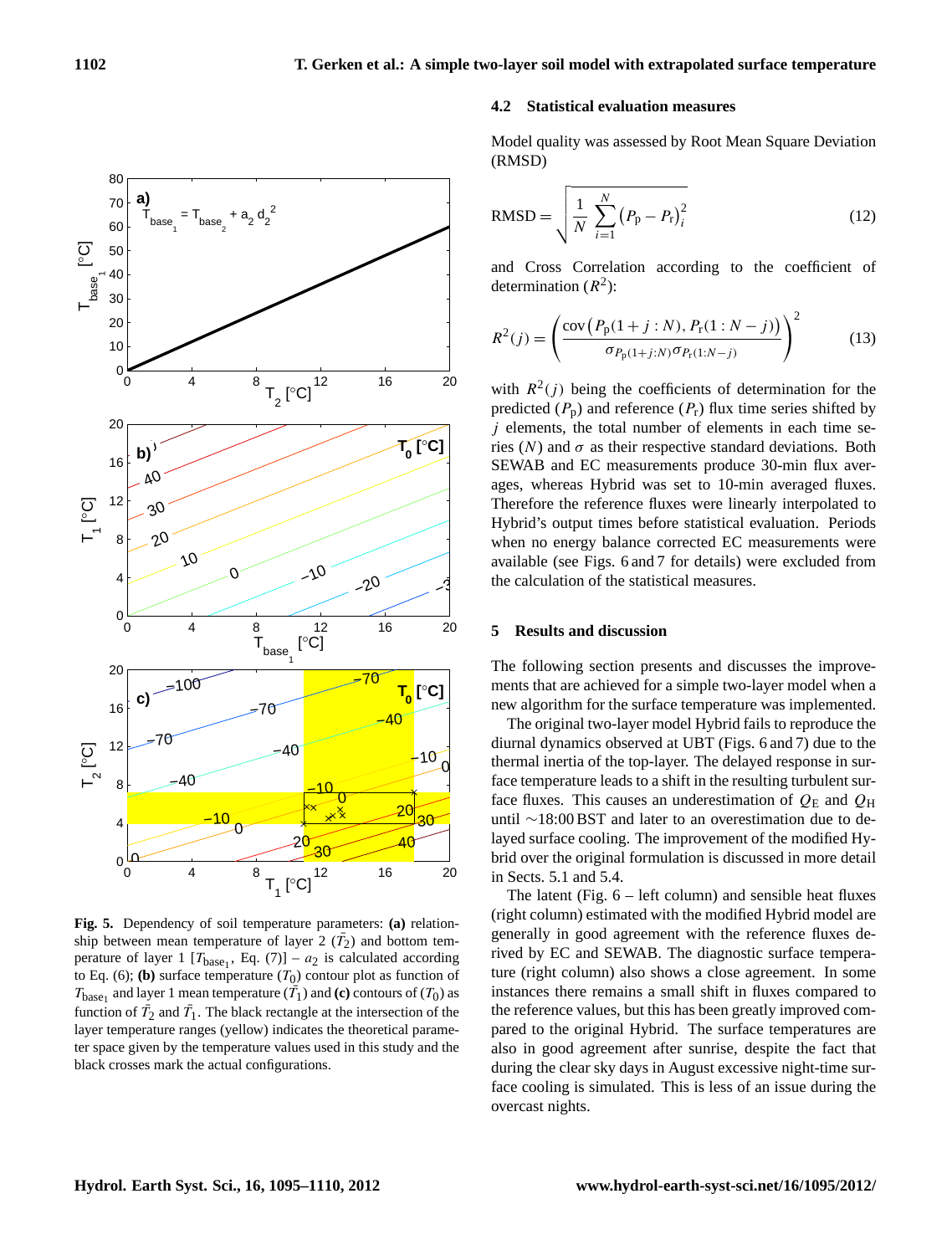

<span id="page-8-0"></span>**Fig. 6.** Model results for the modified Hybrid at UBT for 10 July 2009 **(a–b)**, 27 July 2009 **(c–d)**, 5 August 2009 **(e–f)** and 6 August 2009 (g-h). Left column: latent heat flux ( $Q_E$ ); right column: sensible heat flux ( $Q_H$ ) and surface temperature  $T_0$  [ $\degree$ C]. *L* and *W* refer to "land" and "water" as origin of the fluxes. *L+W* is the complete available time series. The subscripts *Hyb,mod* and *Hyb,org* refer to fluxes from the modified and original Hybrid and *COARE* are fluxes from the lake derived by TOGA-COARE whereas *SEWAB* is a SVAT model and *HM* refers to a hydrodynamic multi-layer lake model after [Foken \(1984\)](#page-13-17) and [Panin et al. \(2006\)](#page-14-23). *EC* and *EC,EBC* refer to measurements by eddy covariance method where in the latter the energy balance has been closed by distributing the residual according to Bowen-ratio (this requires good data quality and fluxes and can only be done for fluxes that are attributed to land). The circles indicate poor data quality of the EC system according to [Foken et al.](#page-13-7) [\(2004\)](#page-13-7). Gray shading indicates times where the flux footprint of UBT was over the lake.

The situation at ITP is quite similar to UBT. The modified model agrees well with the EC and SEWAB reference data. On 5 August the turbulent flux dynamics, but not the magnitude of the fluxes, match the EC measurements closely (Fig. [7\)](#page-9-0), while the original Hybrid showed a strong delay in the flux response as the soil remained frozen during the morning. While the magnitude of the latent heat flux is close to EC measurements,  $Q_H$  produced by Hybrid are of a similar magnitude as  $Q_H$  from SEWAB. These are considerably larger than the fluxes measured by EC and corrected for energy balance closure. For 6 August the modelled maximum of  $Q_E$  is larger than the maximum  $Q_{\text{E}_{\text{ECC,EBC}}}$  and much greater throughout most of the day compared to SEWAB.  $Q_H$  in contrast shows similar diurnal dynamics as  $Q_{\text{H}_{\text{ECEBC}}}$ , but with its

magnitude between the sensible heat flux derived by SEWAB and  $Q_{\text{H}_{\text{FCEBC}}}$ . Around 18:00 h the  $Q_{\text{H}}$ -fluxes from the different methods become more similar. A large negative  $Q_H$ -flux in the morning hours is apparent but greatly improved compared to the unmodified Hybrid version. Figure [6a](#page-8-0) and b also highlights some limitations of ecosystem research as a large portion of the data had to be rejected due to limitations described in Sect. [4.1.](#page-6-1)

During lake breeze events the surface fluxes over water derived from TOGA-COARE are displayed. Sensible heat fluxes are in close agreement with EC data and fluxes derived by a hydrodynamic multi-layer lake model [\(Foken,](#page-13-17) [1984;](#page-13-17) [Panin et al., 2006\)](#page-14-23). Latent heat fluxes show a similar behaviour and are of similar magnitude on 10 July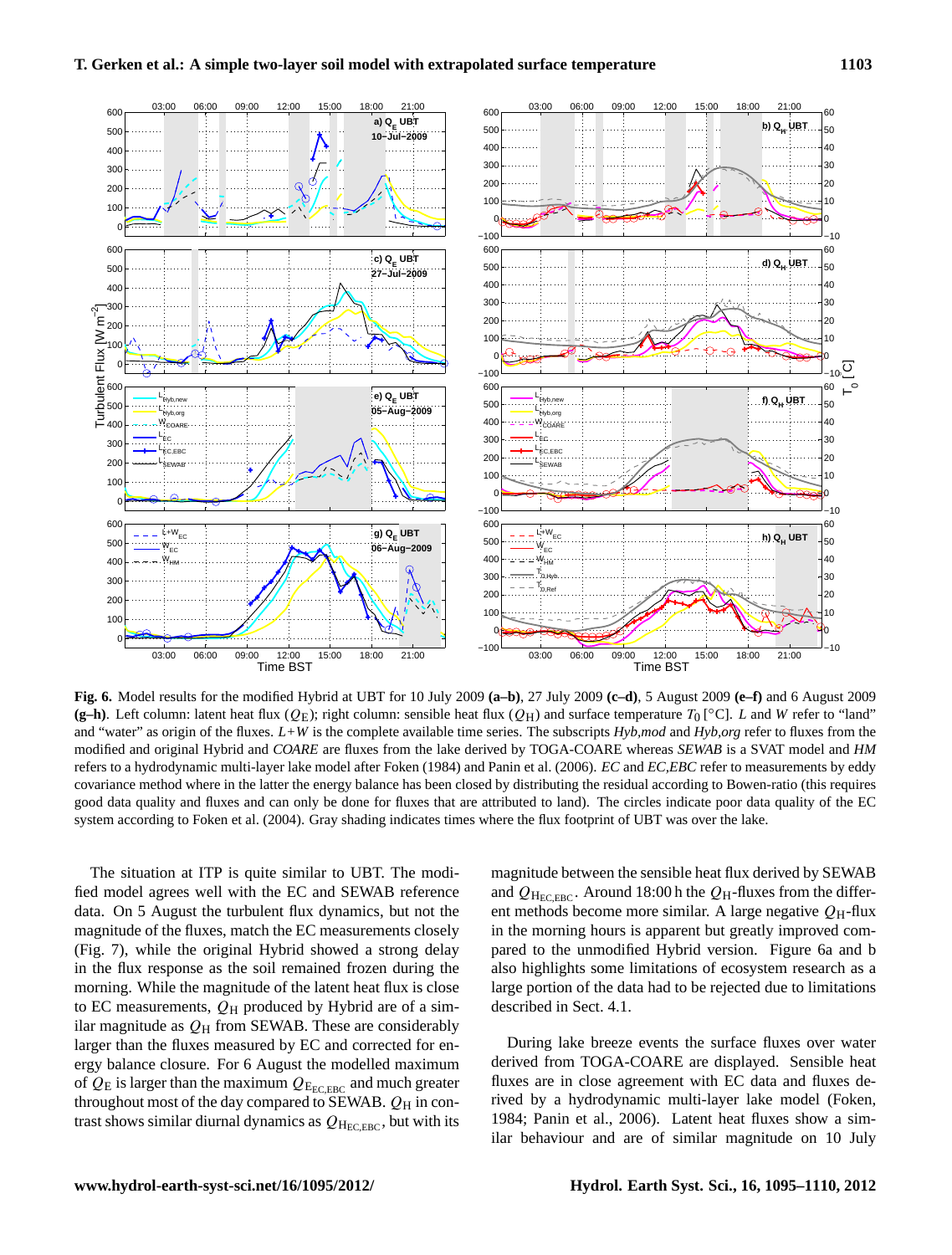

<span id="page-9-0"></span>**Fig. 7.** Same as Fig. [6,](#page-8-0) but for ITP. There are no contributions from the lake.

and 6 August. On 5 August there is at least a qualitative agreement between COARE and EC measurements.

# <span id="page-9-1"></span>**5.1 Discussion of turbulent fluxes**

The original two layer model reacts only slowly to the atmospheric forcing, delaying the fluxes' response. Such a time lag leads to a shift in the diurnal cycle and is problematic for the coupling to atmospheric models since surface fluxes are one of the main drivers of regional and local circulation as well as cloud development. These will certainly be affected by erroneous surface flux dynamics. In our specific case, the dampening of the diurnal temperature cycle and the delay in surface fluxes may reduce the intensity of the land-lake breeze or may delay its development through a reduction of differential heating between land and lake surface. However, there is still a minor delay visible in the modified Hybrid as the surface temperature is purely diagnostic and dependent on  $\bar{T}_1$ . This is discussed in more detail in Sect. [5.4.](#page-12-0)

Table [3](#page-11-0) shows the results of the RMSD between the modelled results and the reference quantities. With the modified Hybrid model there is a 40–60 % improvement in the RMSDs compared to the original Hybrid, when both are compared against SEWAB. The only notable exception for this is 6 August at ITP, where a strong deviation of turbulent fluxes derived by SEWAB and measured fluxes was encountered. This is due to an underestimation of soil water content by SEWAB as 6 August falls into a dry interval between rainy periods, where SEWAB underestimates the soil water content. The picture is more diverse for the comparison between the energy balance corrected EC fluxes and Hybrid. There is a reduction in the error for all cases, except  $Q_H$  on 6 August at ITP, but the reductions cover a much larger range from less than 1 to 80 %. Due to data quality concerns the number of comparable elements is much lower  $(N$  given in Table [3\)](#page-11-0) and probably too small for meaningful statistics in case of UBT. This is especially true as the daytime lake breeze influence coincides with the times with periods of usually higher quality of EC fluxes. As flux qualities are usually lower during conditions with limited vertical exchange (stable stratification), EC fluxes at ITP mainly reflect the daytime model performance whereas the comparison with SEWAB also takes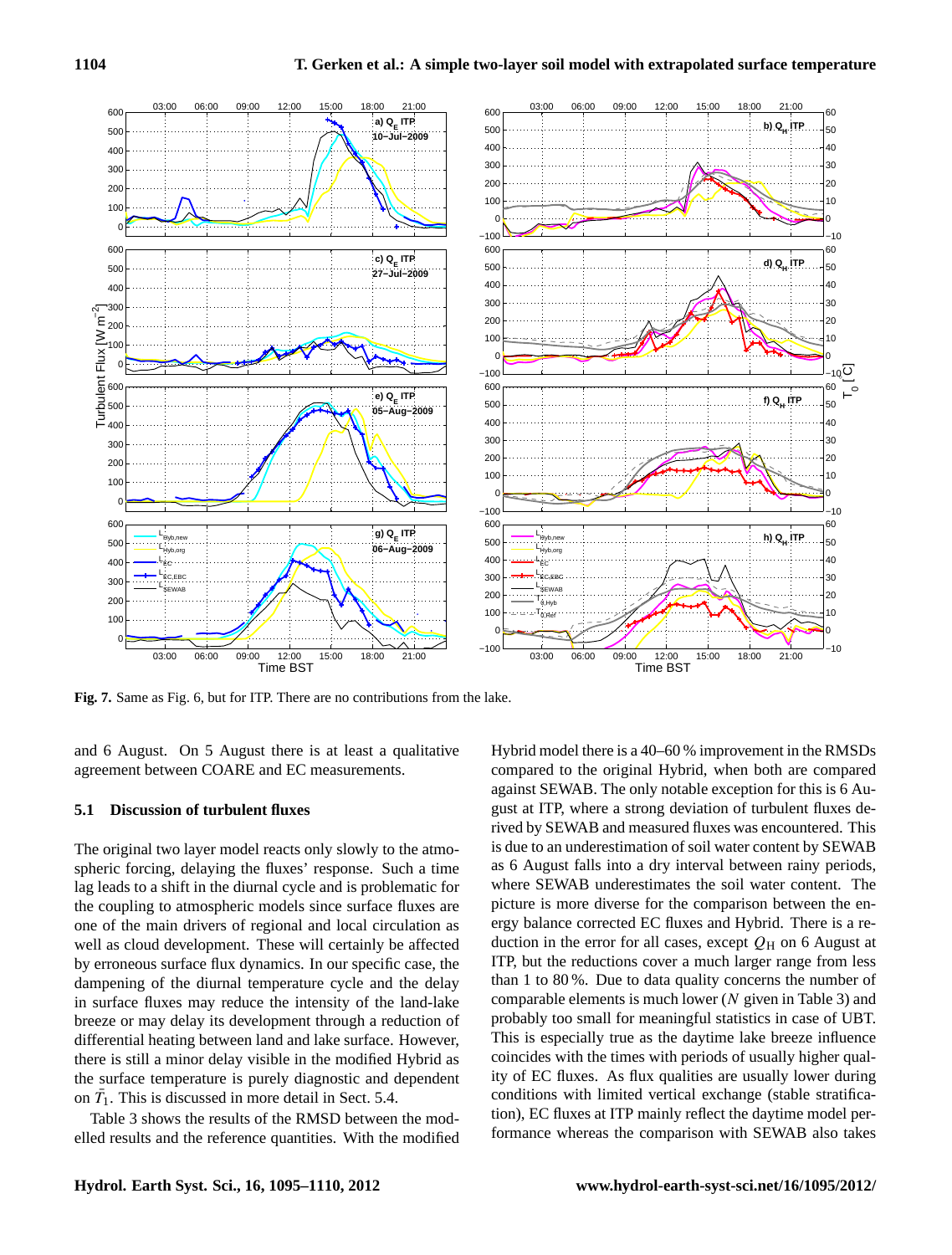

<span id="page-10-0"></span>Fig. 8. Cross correlation  $R^2(t)$  of simulated fluxes against flux reference shifted by  $t_{\text{lag}}$  as multiples of 10 minutes for each of the four days simulated with the original and modyfied Hybrid. The maximum number of elements used in the calculation of  $R^2$  for each curve can be taken from Table [3.](#page-11-0)

into account the night-time, where fluxes and therefore absolute differences are smaller. The small improvement of RMSD of  $Q_H$  and  $Q_{H_{ECEBC}}$  at ITP can be explained by the fact that the modified Hybrid follows the dynamics of EC, but flux estimates are larger and of the same magnitude as fluxes calculated by SEWAB. [Mauder et al.](#page-14-24) [\(2006\)](#page-14-24) have estimated the error or EC measurements to be 5% or  $\rm <10 Wm<sup>2</sup>$  for  $Q_H$  and 15 % or <30 W m<sup>-2</sup> for  $Q_E$ . Additional uncertainty

is added to the measured fluxes by the lack in energy balance closure. When this is taken into account there is a significant difference between the  $Q_{H_{Hvbrid}}$  and  $Q_{H_{ECEBC}}$  for ITP on 6 August. On 5 August (ITP) and 6 August (UBT) the deviation of fluxes may still be explained by measurement errors and by shortcomings in the energy balance closure scheme. Indeed, there is no indication to assume scalar similarity between temperature and moisture transport [\(Ruppert et al.,](#page-14-25)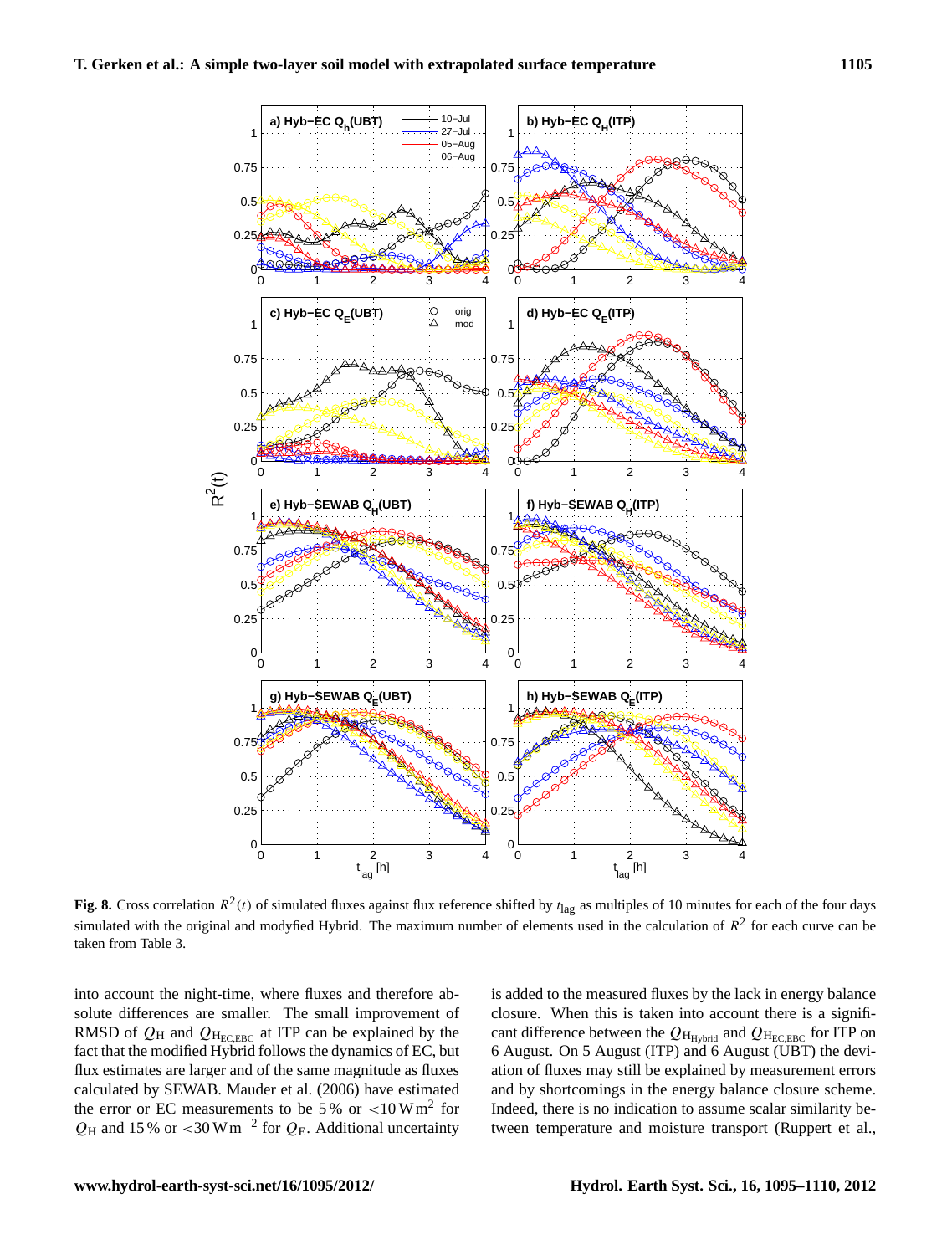<span id="page-11-0"></span>Table 3. Root mean square deviation (RMSD) between the modelled quantities of the original and modified Hybrid and reference values. The reference quantities used are either measured by EC and corrected for energy balance closure (EC,EBC) or modelled with SEWAB for fluxes or taken from longwave outgoing radiation for  $T_0$ . The values in parenthesis (N) correspond to the number of elements used for calculation of RMSD and  $R^2(l=0)$  in Fig. [8.](#page-10-0)

|            |                                              |             | <b>RMSD</b>                  |                                          |                        |                                               |                                                |
|------------|----------------------------------------------|-------------|------------------------------|------------------------------------------|------------------------|-----------------------------------------------|------------------------------------------------|
| Site       | Date                                         | Run         | $\varrho_{\textrm{\tiny E}}$ | $Q_{\rm H}$<br>EC,EBC [ $Wm^{-2}$ ]      | $Q_{\rm E}$            | $Q_{\rm H}$<br>SEWAB [ $Wm^{-2}$ ]            | $T_0$<br>[°C]                                  |
| <b>UBT</b> | 10 July<br>27 July<br>5 August<br>6 August   | orig        | 318<br>97<br>168<br>159      | 117(8)<br>58 (19)<br>139(11)<br>84 (52)  | 94<br>60<br>90<br>87   | 74 (94)<br>59 (139)<br>64 (110)<br>71 (128)   | 4.3 (139)<br>4.5(143)<br>4.3 (143)<br>3.7(143) |
| <b>ITP</b> | 10 July<br>27 July<br>5 August<br>6 August   | orig        | 182<br>43<br>224<br>118      | 93 (25)<br>64 (72)<br>103(64)<br>80 (52) | 97<br>58<br>179<br>130 | 69 (143)<br>75 (143)<br>68 (143)<br>119 (143) | 3.7(143)<br>3.8(143)<br>8.3 (143)<br>5.1 (143) |
| UBT        | 10 July<br>27 July<br>5 August<br>6 August   | mod         | 214<br>79<br>93<br>78        | 43(8)<br>44 (19)<br>62(11)<br>57 (52)    | 51<br>32<br>36<br>39   | 36 (94)<br>28 (139)<br>26 (110)<br>32 (128)   | 2.3(139)<br>2.9(143)<br>3.4(143)<br>3.2(143)   |
| <b>ITP</b> | $10$ July<br>27 July<br>5 August<br>6 August | mod         | 74<br>42<br>44<br>68         | 73(25)<br>58 (72)<br>80(64)<br>82 (52)   | 42<br>55<br>64<br>113  | 32 (143)<br>36(143)<br>30(143)<br>77 (143)    | 1.6(143)<br>2.6(143)<br>2.6(143)<br>3.5(143)   |
| <b>UBT</b> | all                                          | orig<br>mod | 170<br>100                   | 92 (90)<br>54 (90)                       | 83<br>39               | 67 (471)<br>31 (471)                          | 4.2(568)<br>3.0(568)                           |
| <b>ITP</b> | all                                          | orig<br>mod | 152<br>54                    | 84 (213)<br>73 (213)                     | 125<br>74              | 86 (572)<br>48 (572)                          | 5.6 (572)<br>2.7(572)                          |

[2006;](#page-14-25) [Mauder et al., 2007\)](#page-14-26). Therefore, additional research, such as high-resolution atmospheric modelling studies, need to be carried out in order to determine the contributions of  $Q_H$  and  $Q_E$  to the "missing" energy. It should be noted that all modelled fluxes and measurements have errors, so that there is no absolute way of knowing which method produces the best flux estimates. The incorporation of surface fluxes into a regional circulation model may give some insight into whether modelled surface atmosphere interactions lead to realistic atmospheric flow patterns.

The large negative and potentially unreasonable night-time  $Q_H$ -fluxes that are modelled for ITP on 6 August are owed to a frozen soil and strong surface winds that lead to an overestimation of the temperature gradient, delayed reaction of the surface model and resulted in a potential underestimation of modelled surface temperatures and thus surface fluxes.

#### **5.2 Discussion of surface temperature**

For surface temperature there is a notable decrease in RMSD for all cases. Additionally, the source of the error changes. In the original model the error in  $T_0$  was mainly due to the time-lag and a general underestimation of daytime maximum surface temperatures. In the new model daytime  $T_0$  matches a lot better with observations except for ITP 6 August, where evaporative cooling due to excessive evapotranspiration contributes to too small warming rates. In return, the cooling during the nighttime is overestimated. This may either be due to errors in soil moisture, surface emissivity  $(\epsilon)$  or due to the surface temperature extrapolation function used in this work.

#### **5.3 Soil moisture variation and evapotranspiration**

After a 24 h run the moisture content of the first model layer (last two columns of Table [2\)](#page-6-0) is smaller than measurements suggest. For UBT, measured soil moisture content does hardly vary on a day to day scale and is kept well above FC due to groundwater influence. This is not reflected by the model as it lacks the capability to include groundwater tables. The true soil moisture at ITP has a much larger variation due to its low FC and comparatively large pore volume. During the dry day of 27 July the upper soil layer loses 1.5 mm of water whereas during the moist days of August there is a total loss from layer one of 6.7 and  $5.3$  mm d<sup>-1</sup>, respectively. Comparing  $\theta_{1_{\text{end}}}$  of 5 August with  $\theta_{1_{\text{obs}}}$  of the next day shows that the model would perform considerably worse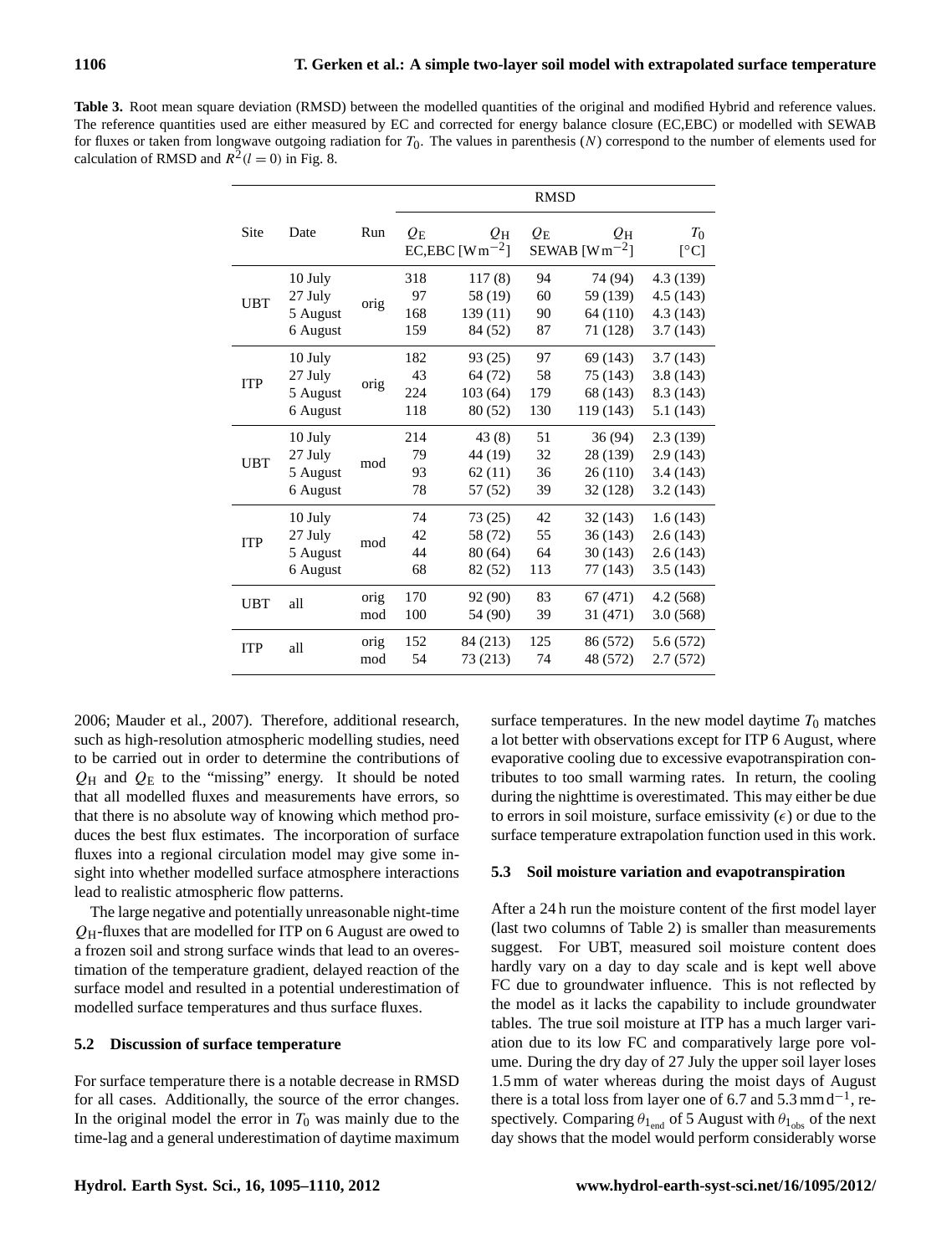if it were not restarted every day. This is caused by a very limited soil hydrology included in Hybrid. [Hu et al. \(2008\)](#page-14-27) have estimated the summer evapotranspiration on a central Tibetan grassland site to be in the order of  $4-6$  mmd<sup>-1</sup>. An experiment conducted within the framework of TiP has estimated bare soil evaporation and evapotranspiration of a very dry soil at Kema in 2010 (∼150 km northeast of Nam Co Lake) at  $2 \text{ mm} \cdot d^{-1}$  rising to at least 6 mm $d^{-1}$  and possibly more for a vegetated *Kobresia* pasture during an irrigation experiment (H. Coners – University of Göttingen, personal communication, 27 June 2011). Even though the soils are not directly comparable this suggests similar dynamics in  $Q_{\rm E}$ to the ITP site. One factor likely to play a role in the local water cycle that is not included is dew fall in the early morning hours. Direct absorption of atmospheric moisture on bare soil [\(Agam \(Ninari\) and Berliner, 2004\)](#page-13-18) and dew fall are often considered a significant moisture input for semi-arid environments [\(Agam and Berliner, 2006\)](#page-13-19). Heavy dewfall in the vicinity of Nam Co Lake is frequently observed, but has, at least to our knowledge, never been quantified. This additional source of water and the associated local recycling of water may account for a significant fraction of the missing water. In addition to this, the too simplistic representation of soil hydrology is very likely responsible for the remaining water deficit in the upper layer of the soil model.

## <span id="page-12-0"></span>**5.4 Cross correlation of turbulent fluxes**

A different way of looking at the model performance is cross correlation of the modelled surface fluxes against EC measurements and SEWAB (Fig. [8\)](#page-10-0). These measures give an insight into the reasons for the delayed response of the surface model and the amount of flux-variance explained, but does not yield information whether the model and the reference fluxes show a true one-to-one correlation. As with RMSD the quality of the analysis is limited by the number of data points that can be correlated, which is comparatively small for the energy balance corrected EC measurements at ITP and even smaller at UBT due to lake breeze influences (Fig. [8a](#page-10-0)–e). Hence, it is very difficult to interpret the cross correlations for EC. It is probably fair to say that there is a tendency for smaller time lags during the time series with higher number of elements, notably UBT 6 August and all days of ITP and that the total explained variances are at the same level of determination, when comparing the maximum  $R^2(j)$ . A notable exception is ITP 5 August.

For the comparison with SEWAB (Fig. [8f](#page-10-0)–h), it becomes notable that for many cases the maximum  $R^2(j)$  of the modified Hybrid approach  $R^2 \to 1$  and that their maxima are usually found at lags of 10–30 min ( $j = 1 - 3$ ). Solar radiation rapidly modifies the skin temperature that is governing turbulent fluxes. As SEWAB has an instantaneous surface temperature solver for each model time step, one would expect a direct response of SEWAB to changes in solar radiation. This may even be faster than in reality, especially for  $Q_E$  flux that is not only dependent on the actual skin temperature, but also on the vegetation's response. Including negative values of  $j$ into Fig. [8](#page-10-0) would show a gradual decrease of correlations with decreasing  $j$ , showing that the flux dynamics of Hybrid never precede EC measurements or SEWAB.

## **5.5 Natural variability of fluxes**

Atmospheric quantities and turbulent surface fluxes have a large natural variability that is difficult to measure or to model. The EC approach is dependent on averaging procedures and most standard measurements will yield mean values. In order to use high-frequency measurements for flux estimation, less common techniques such as conditional sampling or wavelet-spectra have to be used. Even if models are capable of reproducing variability on realistic scales it is difficult to supply forcing data with similar resolution. The forcing data used in this study, sampled and averaged 10 or 30 min means, are used for SEWAB. Running Hybrid at time steps comparable to a high-resolution mesoscale model requires interpolation of the forcing data and therefore potentially causes a smoothing of the model's response compared to the actual weather forcing as it would be provided by a coupled model. As surface models share a similar approach to the parameterisation of surface fluxes and close the surface energy balance locally, SEWAB and Hybrid fluxes are more similar to each other than they are to field measurements.

#### **6 Conclusions**

The accurate generation of surface fluxes is a necessary prerequisite for studies of surface-atmosphere interactions and local to mesoscale circulations. In order to gain a better process understanding of the interaction between atmospheric circulation, clouds, radiation and surface fluxes, the generated diurnal flux cycles have to be of realistic magnitude and without temporal shift. The original two-layer surface model without a specific formulation for  $T_0$  produced both a considerable time lag and failed to capture the full diurnal dynamics due to its unresponsiveness.

We have demonstrated that the introduction of an extrapolated surface temperature enables even a quite simplistic soil model to realistically simulate skin temperatures and thus to generate more realistic surface fluxes. The delay of fluxes during the daily cycle was greatly reduced, making the model usable for diurnal process studies. The total magnitude of fluxes is also much improved, when few and computationally cheap additional physically based processes are introduced. Comparing SEWAB with Hybrid, the RMSD for both fluxes and surface temperature is decreased by generally 40–60 %. The improvement in quality was somewhat more varied in comparison to EC measurements, as comparison of models and measurements is not straight forward. The improved  $R^2(j)$  for smaller values of j shows that temporal shifts of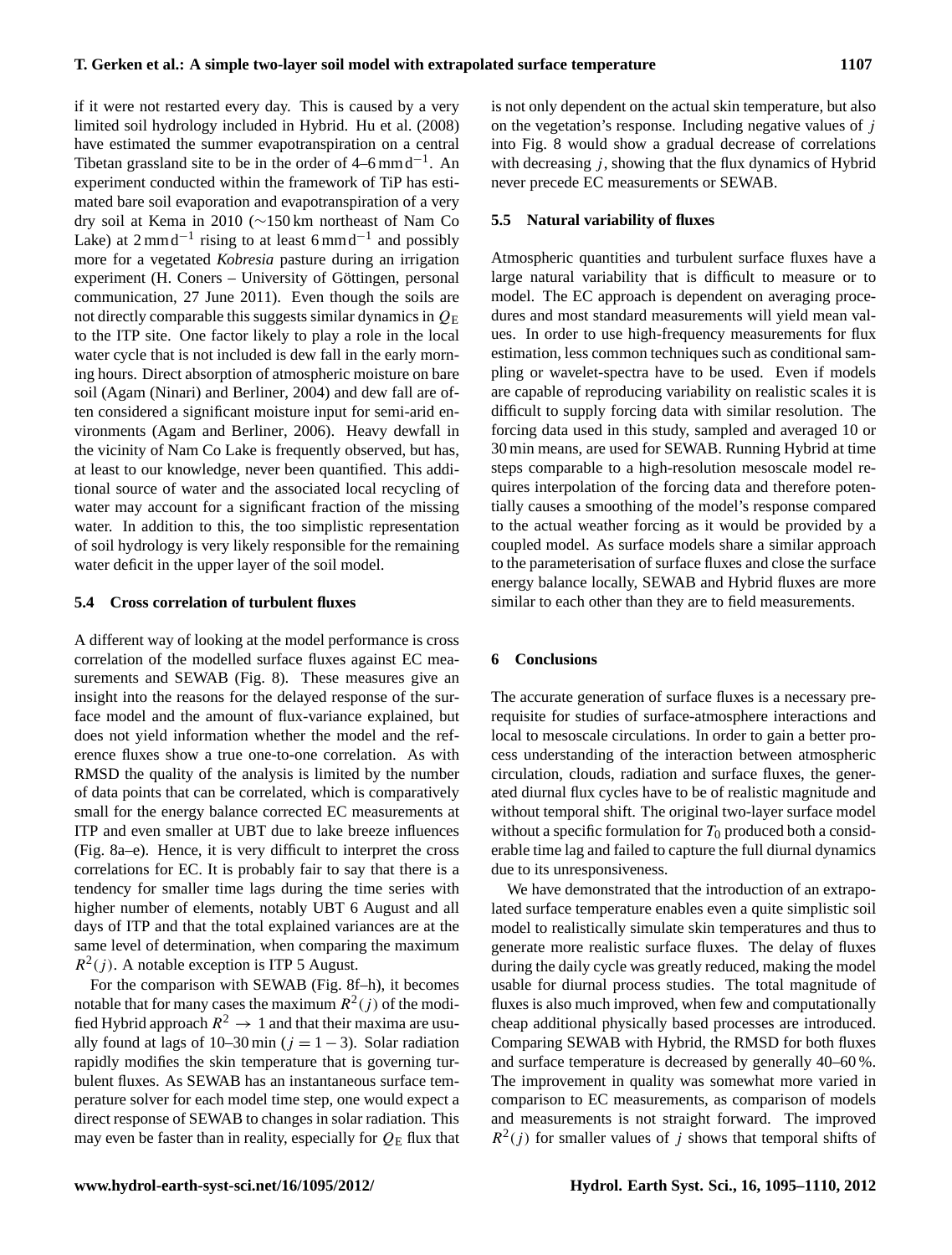the flux time series have been greatly reduced and the overall correlations are high. As with any natural system it is impossible to obtain complete data sets that capture the full amount of natural variability. However, the modified model has been tested for a larger spectrum of environmental conditions on the TP and produced reasonable results for both dry and moist conditions.

We have shown that a rather simple soil surface model can efficiently calculate turbulent fluxes at a high temporal resolution when driven by realistic atmospheric conditions. Nevertheless, it is quite clear that such an approach with extrapolated surface temperature needs careful model initialisation. The initial soil heat contents and therefore knowledge of soil temperature profiles is necessary. Due to the fact that the surface temperature in this study is a purely diagnostic quantity, there may still be some limitations such as a delayed or smoothed response to atmospheric forcing on very short timescales, such as the feedback between passing boundarylayer clouds and the surface fluxes. The influence of surface fluxes and their dynamics to regional circulation will be investigated in a future study.

*Acknowledgements.* This research was funded by the German Research Foundation (DFG) Priority Programme 1372 "Tibetan Plateau: Formation, Climate, Ecosystems" as part of the Atmosphere – Ecology – Glaciology Cluster (TiP-AEG). ITP data was provided through CEOP-AEGIS, which is a EU-FP7 Collaborative Project/ Small or medium-scale focused research project – Specific International Co-operation Action coordinated by the University of Strasbourg, France under the call ENV.2007.4.1.4.2: "Improving observing systems for water resource management." The authors would like to thank everyone who has contributed to the collection of field data in one of the world's most remote regions. ADF acknowledges support from the European Community's Seventh Framework Programme (FP7/2007-2013) under grant agreement no. 238366. AH acknowledges funding by the Fonds National de la Recherche (FNR-Luxembourg), under the grant BFR07-089 and support by the Cambridge European Trust (CET-UK).

Edited by: C. de Michele

# **References**

- <span id="page-13-18"></span>Agam (Ninari), N. and Berliner, P. R.: Diurnal Water Content Changes in the Bare soil of a coastal desert, J. Hydrometeorol., 5, 922–933, [doi:10.1175/1525-](http://dx.doi.org/10.1175/1525-7541(2004)005<0922:DWCCIT>2.0.CO;2) 7541(2004)005<[0922:DWCCIT](http://dx.doi.org/10.1175/1525-7541(2004)005<0922:DWCCIT>2.0.CO;2)>2.0.CO;2, 2004.
- <span id="page-13-19"></span>Agam, N. and Berliner, P. R.: Dew formation and water vapor adsorption in semi-arid environments – A review, J. Arid Environ., 65, 572–590, [doi:10.1016/j.jaridenv.2005.09.004,](http://dx.doi.org/10.1016/j.jaridenv.2005.09.004) 2006.
- <span id="page-13-12"></span>Aubinet, M., Grelle, A., Ibrom, A., Rannik, U., Moncrieff, J., Foken, T., Kowalski, A., Martin, P., Berbigier, P., Bernhofer, C., Clement, R., Elbers, J., Granier, A., Grünwald, T., Morgenstern, K., Pilegaard, K., Rebmann, C., Snijders, W., Valentini, R., Vesala, T., Fitter, A., and Raffaelli, D.: Estimates of the annual net carbon and water exchange of forests: The EUROFLUX

Methodology, Adv. Ecol. Res., 30, 113–175, [doi:10.1016/S0065-](http://dx.doi.org/10.1016/S0065-2504(08)60018-5) [2504\(08\)60018-5,](http://dx.doi.org/10.1016/S0065-2504(08)60018-5) 1999.

- <span id="page-13-6"></span>Biermann, T., Babel, W., Olesch, J., and Foken, T.: Mesoscale circulations and energy and gas exchange over the Tibetan Plateau – Documentation of the micrometeorological experiment, Nam Tso, Tibet – 25 June–8 August 2009, Arbeitsergebnisse 41, University of Bayreuth, ISSN 1614-8616, Bayreuth, 2009.
- <span id="page-13-11"></span>Blackadar, A.: High resolution models of the planetary boundary layer, in: Advances in Environmental Science and Engineering, edited by: Pfafflin, J. and Ziegler, E., Vol. 1, 50–85, Gordon and Breach, New York, 1979.
- <span id="page-13-9"></span>Camillo, P. J. and Gurney, R. J.: A resistance parameter for bare-soil evaporation models, Soil Sci., 141, 95–105, 1986.
- <span id="page-13-5"></span>Cong, Z., Kang, S., Smirnov, A., and Holben, B.: Aerosol optical properties at Nam Co, a remote site in central Tibetan Plateau, Atmos. Res., 92, 42–48, [doi:10.1016/j.atmosres.2008.08.005,](http://dx.doi.org/10.1016/j.atmosres.2008.08.005) 2009.
- <span id="page-13-1"></span>Cui, X., Langmann, B., and Graf, H.: Summer monsoonal rainfall simulation on the Tibetan Plateau with a regional climate model using a one-way double-nesting system, SOLA, 3, 49–52, 2007.
- <span id="page-13-10"></span>Deardorff, J. W.: Dependence of air-sea transfer coefficients on bulk stability, J. Geoph. Res., 73, 2549–2557, 1968.
- <span id="page-13-15"></span>Fairall, C. W., Bradley, E. F., Godfrey, J. S., Wick, G. A., Edson, J. B., and Young, G. S.: Cool-skin and warm-layer effects on sea surface temperature, J. Geophys. Res., 101, 1295–1308, 1996a.
- <span id="page-13-16"></span>Fairall, C. W., Bradley, E. F., Rogers, D. P., Edson, J. B., and Young, G. S.: Bulk parameterization of air-sea fluxes for Tropical Ocean-Global Atmosphere Coupled-Ocean Atmosphere Response Experiment, J. Geophy. Res., 101, 3747–3764, 1996b.
- <span id="page-13-17"></span>Foken, T.: The parameterisation of the energy exchange across the air-sea interface, Dynam. Atmos. Ocean, 8, 297–305, [doi:10.1016/0377-0265\(84\)90014-9,](http://dx.doi.org/10.1016/0377-0265(84)90014-9) 1984.
- <span id="page-13-13"></span>Foken, T.: The energy balance closure problem: An overview, Ecol. Appl., 18, 1351–1367, 2008.
- <span id="page-13-7"></span>Foken, T., Göckede, M., Mauder, M., Mahrt, L., Amiro, B., and Munger, J.: Post field data quality control, in: Handbook of Micrometeorology: A guide for surface flux measurements and analysis, edited by: Lee, X., Massman, W., and Law, B., 181– 208, Kluwer, Dordrecht, 2004.
- <span id="page-13-14"></span>Foken, T., Aubinet, M., Finnigan, J. J., Leclerc, M. Y., Mauder, M., and Paw U, K. T.: Results Of A Panel Discussion About The Energy Balance Closure Correction For Trace Gases, B. Am. Meteorol. Soc., 92, ES13–ES18, [doi:10.1175/2011BAMS3130.1,](http://dx.doi.org/10.1175/2011BAMS3130.1) 2011.
- <span id="page-13-0"></span>Freedman, J. M., Fitzjarrald, D. R., Moore, K. E., and Sakai, R. K.: Boundary layer clouds and vegetation-atmosphere feedbacks, J. Climate, 14, 180–197, [doi:10.1175/1520-](http://dx.doi.org/10.1175/1520-0442(2001)013<0180:BLCAVA>2.0.CO;2) [0442\(2001\)013](http://dx.doi.org/10.1175/1520-0442(2001)013<0180:BLCAVA>2.0.CO;2)<0180:BLCAVA>2.0.CO;2, 2001.
- <span id="page-13-4"></span>Friend, A. D.: Terrestrial plant production and climate change, J. Exp. Bot., 61, 1293–1309, [doi:10.1093/jxb/erq019,](http://dx.doi.org/10.1093/jxb/erq019) 2010.
- <span id="page-13-3"></span>Friend, A. D. and Kiang, N. Y.: Land surface model development for the GISS GCM: effects of improved canopy physiology on simulated climate, J. Climate, 18, 2883–2902, 2005.
- <span id="page-13-2"></span>Friend, A. D., Stevens, A. K., Knox, R. G., and Cannell, M. G. R.: A process-based, terrestrial biosphere model of ecosystem dynamics (Hybrid v3.0), Ecol. Model., 95, 249–287, 1997.
- <span id="page-13-8"></span>Hansen, J., Russell, G., Rind, D., Stone, P., Lacis, A., Lebedeff, S., Ruedy, R., and Travis, L.: Efficient three-dimensional global models for climate studies: Models I and II, Mon. Weather Rev.,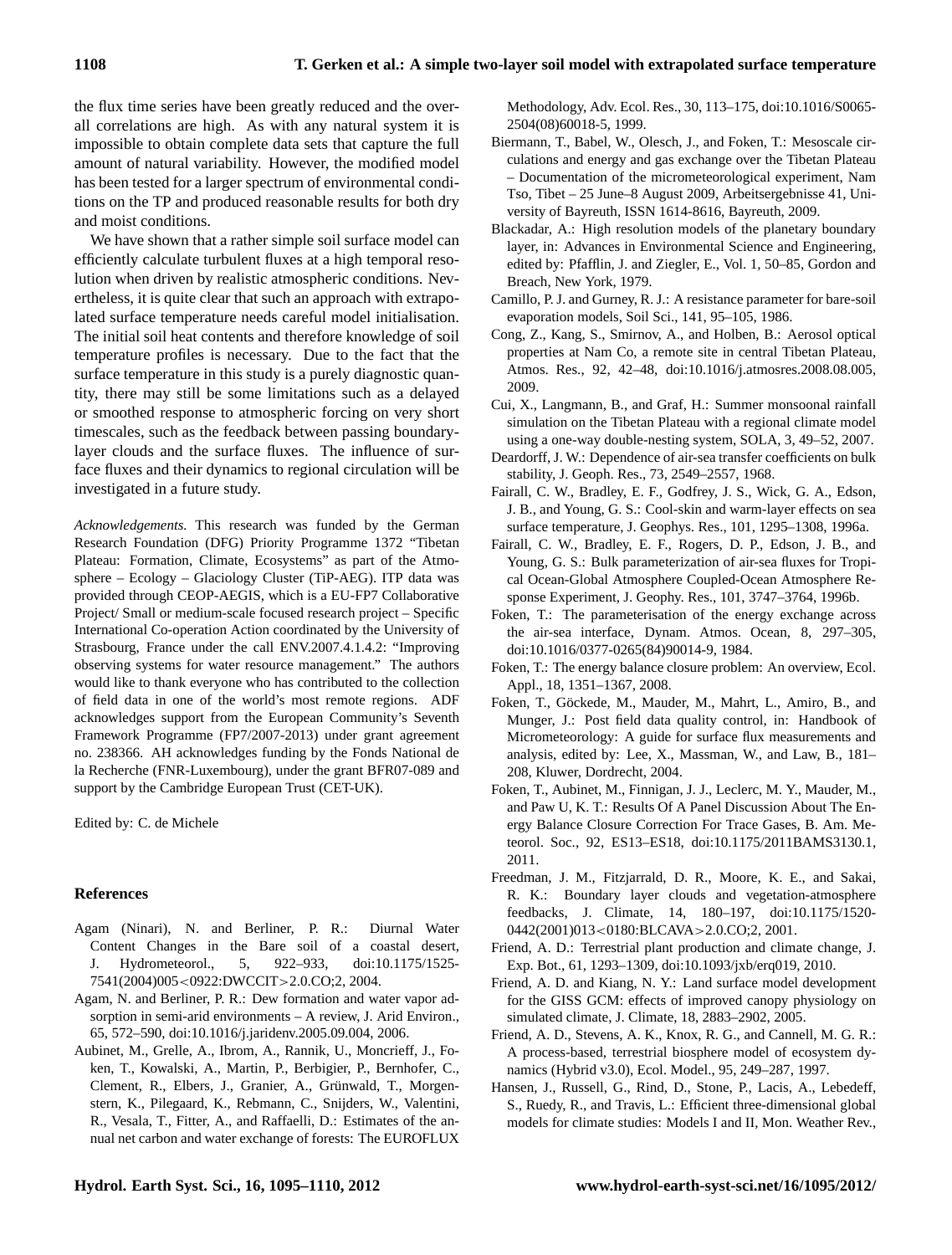# **T. Gerken et al.: A simple two-layer soil model with extrapolated surface temperature 1109**

111, 609–662, 1983.

- <span id="page-14-8"></span>Herzog, M., Graf, H., Textor, C., and Oberhuber, J. M.: The effect of phase changes of water on the development of volcanic plumes, J. Volcanol. Geoth. Res., 87, 55–74, [doi:10.1016/S0377-](http://dx.doi.org/10.1016/S0377-0273(98)00100-0) [0273\(98\)00100-0,](http://dx.doi.org/10.1016/S0377-0273(98)00100-0) 1998.
- <span id="page-14-27"></span>Hu, Z., Yu, G., Fu, Y., Sun, X., Li, Y., Shi, P., Wang, Y., and Zheng, Z.: Effects of vegetation control on ecosystem water use efficiency within and among four grassland ecosystems in China, Glob. Change Biol., 14, 1609–1619, [doi:10.1111/j.1365-](http://dx.doi.org/10.1111/j.1365-2486.2008.01582.x) [2486.2008.01582.x,](http://dx.doi.org/10.1111/j.1365-2486.2008.01582.x) 2008.
- <span id="page-14-11"></span>Hu, Z., Yu, G., Zhou, Y., Sun, X., Li, Y., Shi, P., Wang, Y., Song, X., Zheng, Z., Zhang, L., and Li, S.: Partitioning of evapotranspiration and its controls in four grassland ecosystems: Application of a two-source model, Agric. For. Meteorol., 149, 1410–1420, [doi:10.1016/j.agrformet.2009.03.014,](http://dx.doi.org/10.1016/j.agrformet.2009.03.014) 2009.
- <span id="page-14-18"></span>Kanda, M., Inagaki, A., Letzel, M. O., Raasch, S., and Watanabe, T.: LES Study of the energy imbalance problem with eddy covariance fluxes, Bound.-Lay. Meteorol., 110, 381–404, [doi:10.1023/B:BOUN.0000007225.45548.7a,](http://dx.doi.org/10.1023/B:BOUN.0000007225.45548.7a) 2004.
- <span id="page-14-14"></span>Keil, A., Berking, J., Mügler, I., Schütt, B., Schwalb, A., and Steeb, P.: Hydrological and geomorphological basin and catchment characteristics of Lake Nam Co, South-Central Tibet, Quart. Int., 218, 118–130, 2010.
- <span id="page-14-16"></span>Kracher, D., Mengelkamp, H., and Foken, T.: The residual of the energy balance closure and its influence on the results of three SVAT models, Meteorologische Z., 18, 647–661, [doi:10.1127/0941-2948/2009/0412,](http://dx.doi.org/10.1127/0941-2948/2009/0412) 2009.
- <span id="page-14-19"></span>Kuwagata, T., Kondo, J., and Sumioka, M.: Thermal effect of the sea breeze on the structure of the boundary layer and the heat budget over land, Bound.-Lay. Meteorol., 67, 119–144, [doi:10.1007/BF00705510,](http://dx.doi.org/10.1007/BF00705510) 1994.
- <span id="page-14-9"></span>Li, M., Ma, Y., Hu, Z., Ishikawa, H., and Oku, Y.: Snow distribution over the Namco lake area of the Tibetan Plateau, Hydrol. Earth Syst. Sci., 13, 2023–2030, [doi:10.5194/hess-13-2023-](http://dx.doi.org/10.5194/hess-13-2023-2009) [2009,](http://dx.doi.org/10.5194/hess-13-2023-2009) 2009.
- <span id="page-14-1"></span>Lohou, F. and Patton, E. G.: Land-surface response to shallow cumulus, EGU General Assembly, Vienna, Austria, 3– 8 April 2011, EGU2011-10280-1, 2011.
- <span id="page-14-6"></span>Ma, Y., Wang, Y., Wu, R., Hu, Z., Yang, K., Li, M., Ma, W., Zhong, L., Sun, F., Chen, X., Zhu, Z., Wang, S., and Ishikawa, H.: Recent advances on the study of atmosphere-land interaction observations on the Tibetan Plateau, Hydrol. Earth Syst. Sci., 13, 1103–1111, [doi:10.5194/hess-13-1103-2009,](http://dx.doi.org/10.5194/hess-13-1103-2009) 2009.
- <span id="page-14-22"></span>Mauder, M. and Foken, T.: Documentation and instruction manual of the eddy covariance software package TK3, Arbeitsergebnisse 46, University of Bayreuth, ISSN 1614-8916, Bayreuth, 2011.
- <span id="page-14-24"></span>Mauder, M., Oncley, S. P., Vogt, R., Weidinger, T., Ribeiro, L., Bernhofer, C., Foken, T., Kohsiek, W., Bruin, H. A. R., and Liu, H.: The energy balance experiment EBEX-2000. Part II: Intercomparison of eddy-covariance sensors and post-field data processing methods, Bound.-Lay. Meteorol., 123, 29–54, [doi:10.1007/s10546-006-9139-4,](http://dx.doi.org/10.1007/s10546-006-9139-4) 2006.
- <span id="page-14-26"></span>Mauder, M., Desjardins, R. L., and MacPherson, I.: Scale analysis of airborne flux measurements over heterogeneous terrain in a boreal ecosystem, J. Geophys. Res., 112, D13112, [doi:10.1029/2006JD008133,](http://dx.doi.org/10.1029/2006JD008133) 2007.
- <span id="page-14-21"></span>Mauder, M., Foken, T., Clement, R., Elbers, J. A., Eugster, W., Grünwald, T., Heusinkveld, B., and Kolle, O.: Quality

control of CarboEurope flux data – Part 2: Inter-comparison of eddy-covariance software, Biogeosciences, 5, 451–462, [doi:10.5194/bg-5-451-2008,](http://dx.doi.org/10.5194/bg-5-451-2008) 2008.

- <span id="page-14-15"></span>Mengelkamp, H., Warrach, K., and Raschke, E.: SEWAB – a parameterization of the surface energy and water balance for atmospheric and hydrologic models, Adv. Wat. Resour., 23, 165–175, [doi:10.1016/S0309-1708\(99\)00020-2,](http://dx.doi.org/10.1016/S0309-1708(99)00020-2) 1999.
- <span id="page-14-10"></span>Metzger, S., Ma, Y., Markkanen, T., Göckede, M., Li, M., and Foken, T.: Quality assessment of Tibetan Plateau Eddy covariance measurements utilizing footprint modeling, Adv. Earth Sci., 21, 1260–1267, 2006.
- <span id="page-14-2"></span>Miehe, G., Miehe, S., Bach, K., Nölling, J., Hanspach, J., Reudenbach, C., Kaiser, K., Wesche, K., Mosbrugger, V., Yang, Y., and Ma, Y.: Plant communities of central Tibetan pastures in the Alpine Steppe/Kobresia pygmaea ecotone, J. Arid Environ., 75, 711–723, [doi:10.1016/j.jaridenv.2011.03.001,](http://dx.doi.org/10.1016/j.jaridenv.2011.03.001) 2011.
- <span id="page-14-7"></span>Oberhuber, J. M., Herzog, M., Graf, H., and Schwanke, K.: Volcanic plume simulation on large scales, J. Volcanol. Geoth. Res., 87, 29–53, [doi:10.1016/S0377-0273\(98\)00099-7,](http://dx.doi.org/10.1016/S0377-0273(98)00099-7) 1998.
- <span id="page-14-17"></span>Panin, G. N., Tetzlaff, G., and Raabe, A.: Inhomogeneity of the land surface and problems in the parameterization of surface fluxes in natural conditions, Theor. Appl. Climatol., 60, 163–178, [doi:10.1007/s007040050041,](http://dx.doi.org/10.1007/s007040050041) 1998.
- <span id="page-14-23"></span>Panin, G. N., Nasonov, A. E., and Foken, T.: Evaporation and heat exchange of a body of water with the atmosphere in a shallow zone, Izvestiya, Atmos. Ocean. Phys., 42, 337–352, [doi:10.1134/S0001433806030078,](http://dx.doi.org/10.1134/S0001433806030078) 2006.
- <span id="page-14-25"></span>Ruppert, J., Thomas, C., and Foken, T.: Scalar similarity for relaxed eddy accumulation methods, Bound.-Lay. Meteorol., 120, 39– 63, [doi:10.1007/s10546-005-9043-3,](http://dx.doi.org/10.1007/s10546-005-9043-3) 2006.
- <span id="page-14-13"></span>Sellers, P. J., Mintz, Y., Sud, Y. C., and Dalcher, A.: A Simple Biosphere Model (SIB) for use within general circulation models, J. Atmos. Sci., 43, 505–531, 1986.
- <span id="page-14-5"></span>Su, Z., Wen, J., Dente, L., van der Velde, R., Wang, L., Ma, Y., Yang, K., and Hu, Z.: The Tibetan Plateau observatory of plateau scale soil moisture and soil temperature (Tibet-Obs) for quantifying uncertainties in coarse resolution satellite and model products, Hydrol. Earth Syst. Sci., 15, 2303–2316, [doi:10.5194/hess-](http://dx.doi.org/10.5194/hess-15-2303-2011)[15-2303-2011,](http://dx.doi.org/10.5194/hess-15-2303-2011) 2011.
- <span id="page-14-20"></span>Twine, T. E., Kustas, W. P., Norman, J. M., Cook, D. R., Houser, P. R., Meyers, T. P., Prueger, J. H., Starks, P. J., and Wesely, M. L.: Correcting eddy-covariance flux underestimates over a grassland, Agric. For. Meteorol., 103, 279–300, [doi:10.1016/S0168-1923\(00\)00123-4,](http://dx.doi.org/10.1016/S0168-1923(00)00123-4) 2000.
- <span id="page-14-0"></span>van Heerwaarden, C. C., de Arellano, J. V., Moene, A. F., and Holtslag, A. A. M.: Interactions between dry-air entrainment, surface evaporation and convective boundary-layer development, Q. J. Roy. Meteorol. Soc., 135, 1277–1291, [doi:10.1002/qj.431,](http://dx.doi.org/10.1002/qj.431) 2009.
- <span id="page-14-12"></span>Xue, Y., Zeng, F. J., and Schlosser, C. A.: SSiB and its sensitivity to soil properties – a case study using HAPEX-Mobilhy data, Glob. Planet. Change, 13, 183–194, [doi:10.1016/0921-](http://dx.doi.org/10.1016/0921-8181(95)00045-3) [8181\(95\)00045-3,](http://dx.doi.org/10.1016/0921-8181(95)00045-3) 1996.
- <span id="page-14-3"></span>Yang, K., Koike, T., and Yang, D.: Surface flux parameterization in the Tibetan Plateau, Bound.-Lay. Meteorol., 106, 245–262, [doi:10.1023/A:1021152407334,](http://dx.doi.org/10.1023/A:1021152407334) 2003.
- <span id="page-14-4"></span>Yang, K., Chen, Y.-Y., and Qin, J.: Some practical notes on the land surface modeling in the Tibetan Plateau, Hydrol. Earth Syst. Sci., 13, 687–701, [doi:10.5194/hess-13-687-2009,](http://dx.doi.org/10.5194/hess-13-687-2009) 2009.